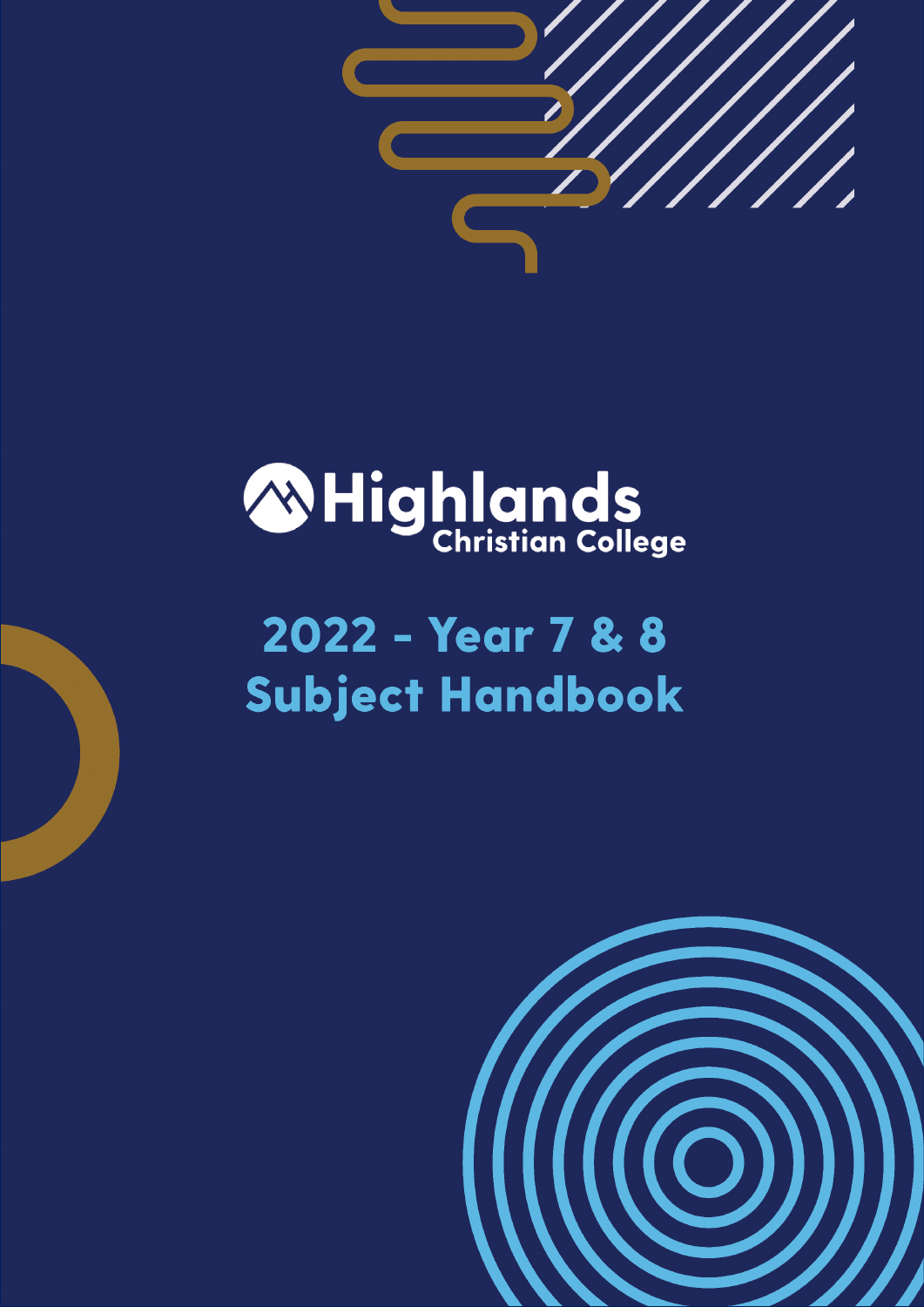### TABLE OF CONTENTS

| <b>PREFACE</b>                                        | $\overline{2}$ |
|-------------------------------------------------------|----------------|
| <b>MIDDLE YEARS SUBJECTS</b>                          | 3              |
| <b>SUBJECT OFFERINGS</b>                              | $\overline{4}$ |
| <b>OUTDOOR EDUCATION</b>                              | 5              |
| <b>CHRISTIAN STUDIES</b>                              | 6              |
| <b>ENGLISH</b>                                        | $\overline{7}$ |
| <b>MATHEMATICS</b>                                    | 9              |
| <b>WELLBEING (YEAR 7)</b>                             | 10             |
| <b>SCIENCE</b>                                        | $\mathbf{1}$   |
| HUMANITIES & SOCIAL SCIENCE (HASS)                    | 12             |
| <b>JAPANESE</b>                                       | 13             |
| <b>PHYSICAL EDUCATION (YEAR 7)</b>                    | 14             |
| <b>HEALTH &amp; PHYSICAL EDUCATION (HPE) (YEAR 8)</b> | 15             |
| <b>ART (EXPLORATORY)</b>                              | 16             |
| <b>DESIGN AND TECHNOLOGY (EXPLORATORY)</b>            | 17             |
| <b>DIGITAL TECHNOLOGIES (EXPLORATORY)</b>             | 18             |
| <b>FOOD TECHNOLOGY (EXPLORATORY)</b>                  | 19             |
| <b>MUSIC (EXPLORATORY)</b>                            | 21             |
| <b>DRAMA (EXPLORATORY)</b>                            | 22             |
| <b>LEARNING ENRICHMENT</b>                            | 23             |
| <b>2022 TERM DATES</b>                                | 24             |
| <b>USEFUL CONTACTS</b>                                | 25             |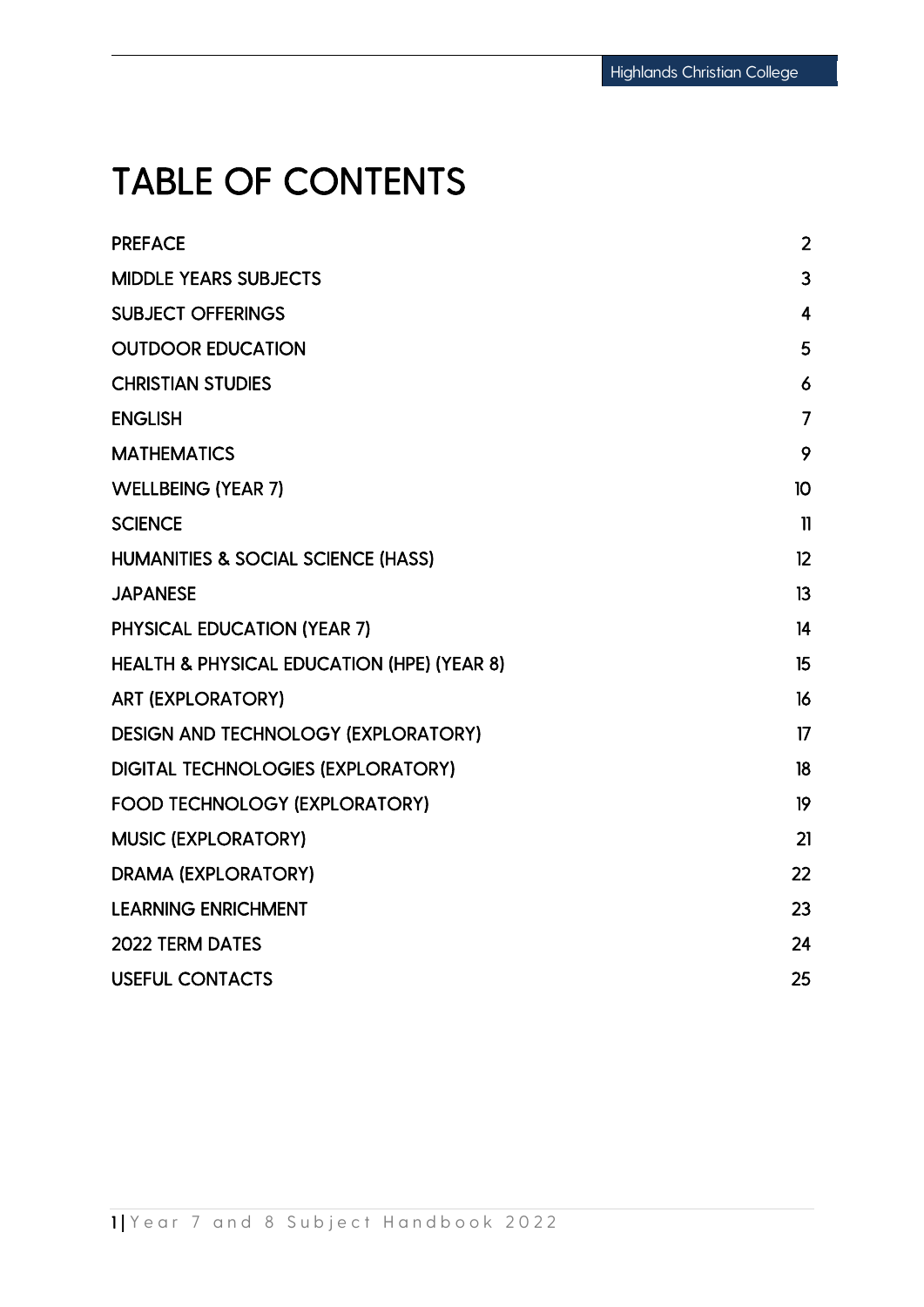### <span id="page-2-0"></span>**PREFACE**

Welcome to the Middle Years at Highlands Christian College. Your child is about to embark on an exciting and vital few years in their education; a time in their life when growth and change will influence who they are and what they are becoming. We believe that these vital years are best served by an education program that is specifically tailored to the developmental, social and spiritual needs of young adolescents. Indeed, this has been our focus since implementing a Middle Years program in January 2000.

The Middle Years offers a renewed understanding of the often-complex issues faced by young adolescents by providing a program that maintains a balance between academic rigour and exploration, discipleship, Christian character and personal development.

We see the opportunity to provide guidance and support to adolescents as a natural and necessary element of our Middle Years program. A team of caring, Christian Pastoral Care teachers attend to the challenges and successes of the student, providing a caring community and encouraging a sense of connectedness.

The 'seamless' nature of the Middle Years curriculum ensures there is a smooth transition between Primary and Senior Schooling. The academic program has been designed to be intellectually challenging and to empower young people to learn in a variety of ways. Alongside the core subjects of Christian Studies, English, Mathematics, Science and HASS, students are offered a range of exploratory subjects in Years Seven and Eight - from Art and Japanese to Drama and Design Technologies. Exposure to these subjects opens the students' eyes to the electives available from Year Nine and often unlocks the doorway of discovery to the individual's created purpose in life. We also offer unique subjects called Wellness (Year 7) and Masterclass (Year 8) which provide opportunities for students to learning on a personal and individualised way.

Throughout the Middle Years, students are encouraged to take risks with their learning and not always to stay within their comfort zone. They are given opportunities to identify those areas in which they are competent and those in which they need to persist in order to achieve. They are encouraged to work with others and to develop an awareness of their own strengths and weaknesses.

At Highlands, students are taught that we all are made in the image of God, who wants us to be fulfilled in life and work and to be in relationship with Him, with each other, and with the world he made for us to enjoy. Students are encouraged to consider the implications of the Christian gospel: that despite our shortcomings, God has offered forgiveness and reconciliation to everyone through the death of Jesus. Our hope is that, in response to this incredible gift, our students will commit their lives to following Jesus, seek to be in a deep and personal relationships with Him, and be empowered by the Holy Spirit. We believe that when they do so, our young adolescent learners will understand themselves better and will seek to shape their lives and their world in incredibly powerful ways.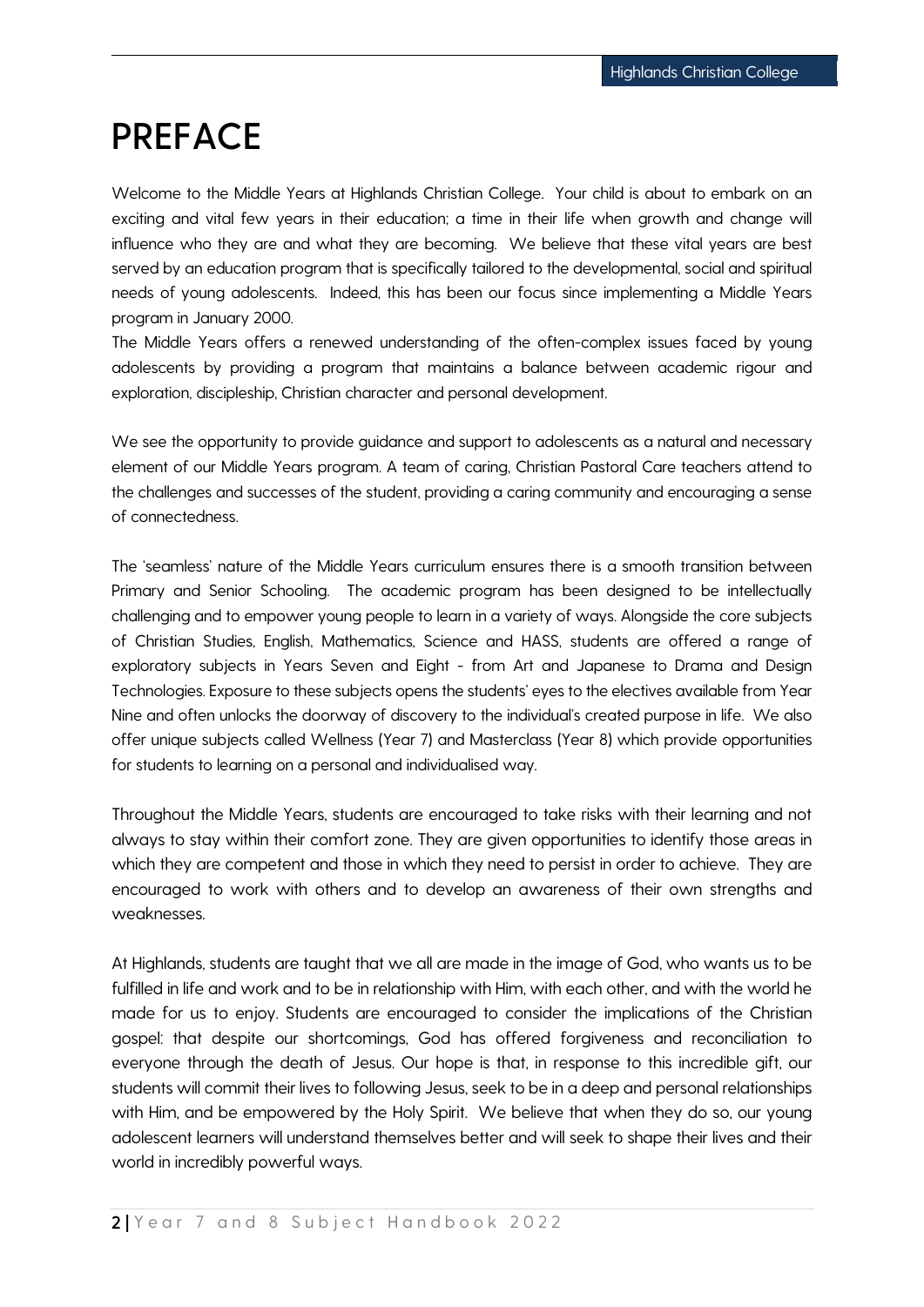### <span id="page-3-0"></span>**MIDDLE YEARS SUBJECTS**

The curriculum of Middle Years includes a set of compulsory core subjects to ensure that a coherent educational foundation continues through the middle years. All Middle Years students will study these subjects in every term.

Along with the core subjects, taught by just one or two specific teachers to offer strong pastoral support, students will also study subjects led by specialist teachers. In Years 7 and 8, these subjects are called Exploratory Subjects; they pave the way for students to make choices about courses offered in Years 9 and 10.

The Year 7 curriculum reflects the first step in the transition from being taught predominately by the one teacher in the Primary years towards accessing specialty subjects, teachers and resources.

Students in Year 8 continue this transition as they study a wider range of Exploratory Subjects.

In Year 9, students will choose three elective subjects, each of which will be allocated four periods per week. Year 9 is a time for personal growth and development and should not be viewed solely as preparation for work or tertiary studies. It is important that Year 9 provides a proper breadth of study to prepare students to embark upon a diverse range of endeavours in later years.

Where necessary, students may be offered additional assistance by the Learning Support staff. This may take the form of small group work, in-class support from a Learning Support Aide, provision of a modified work program, or a student reducing their subject load to receive regular and ongoing support from the Learning Support staff. Such support is always negotiated between the teacher, the parents and the Learning Support teacher.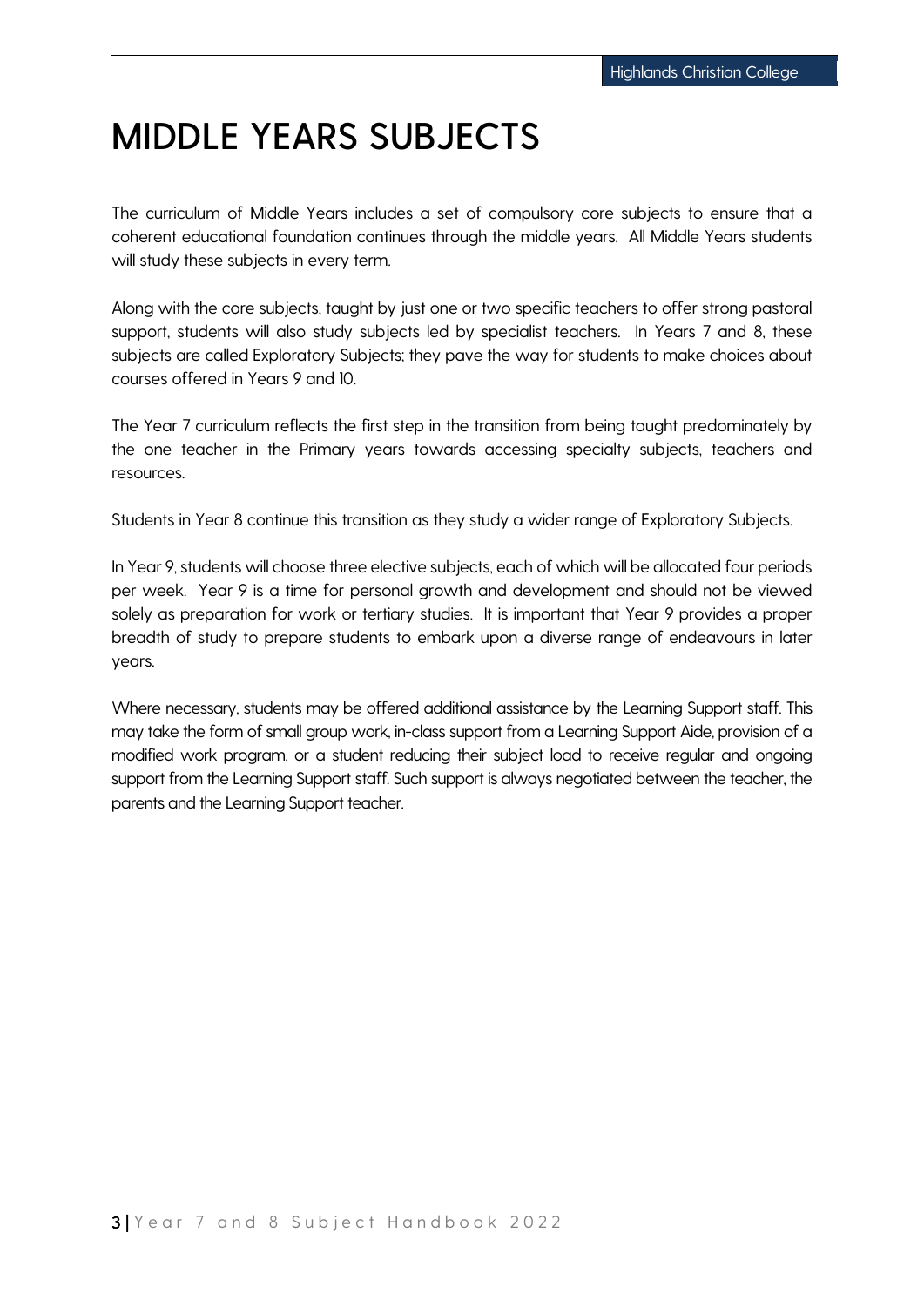### <span id="page-4-0"></span>**SUBJECT OFFERINGS**

#### Year 7

- Christian Studies *(1 lesson per week)*
- English *(6)*
- Maths *(6)*
- Wellness *(2)*
- Science *(5)*
- HASS *(5)*
- Japanese *(2)*
- Physical Education *(1)*

#### CORE – All Year (Compulsory) EXPLORATORY – One Semester (Compulsory)

- Art *(2)*
- Music *(2)*
- Design and Technology *(2)*
- Digital Technology *(2)*

Year 8

- Christian Studies *(1 lesson per week)*
- English *(5)*
- Maths *(5)*
- Science *(5)*
- HASS *(5)*
- Japanese *(2)*
- HPE *(3)*

#### CORE – All Year (Compulsory) EXPLORATORY – One Semester (Compulsory)

- Art *(2)*
- Masterclass *(2)*
- Music *(2)*
- Drama *(2)*
- Design and Industrial Technology *(2)*
- Food Technology *(2)*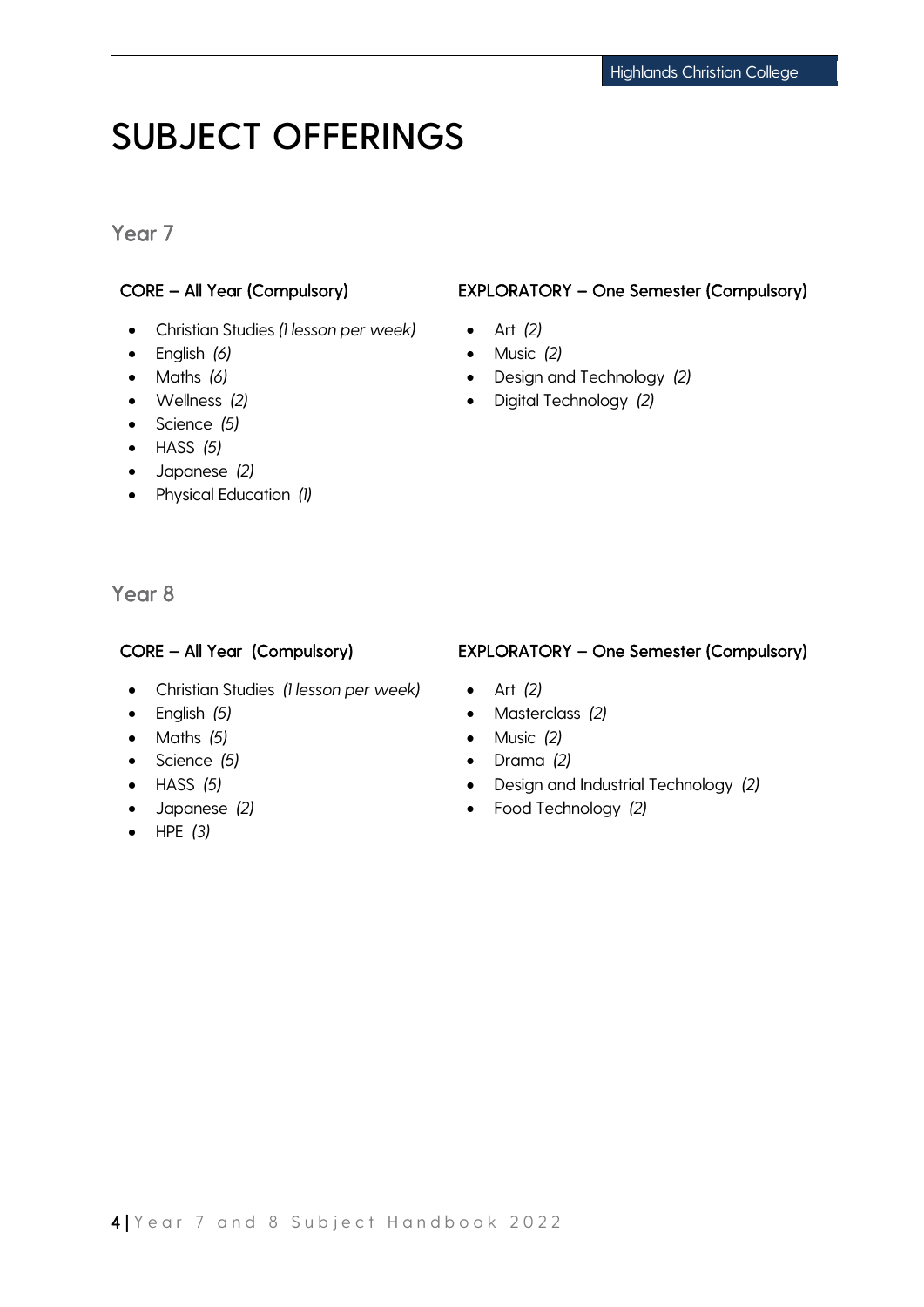### <span id="page-5-0"></span>**OUTDOOR EDUCATION**

Involvement in the Outdoor Education program of the Middle Years is an integral part of a student's education and a key component of the school curriculum. Outdoor Education provides experiential learning and personal development in a safe and supportive environment which often pushes a student to growth outside their comfort zone. Experiential learning is "holistic" in nature, simultaneously engaging spirit, body, mind and emotions to achieve an outcome of improved selfconcept and Christian living skills. The "adventures" are defined as experiences with elements of uncertainty – the education comes from the reality of consequences. In outdoor education, students "live" leadership and teamwork through direct purposeful experiences that are tested in true life applications. An they do so with their peers; their school family.

Attendance at the Ourdoor Education camps are compulsory.

It is for these reasons that Ourdoor Education is provided at no additional cost.

Year 7 Camp - usually in Term 1 – Camp Cooby This is a time of getting to know others and exploring ourselves.

Year 8 Camp - usually in Term 3 – Murphy's Creek Escape This is a time of personal challenge and developing responsibility.

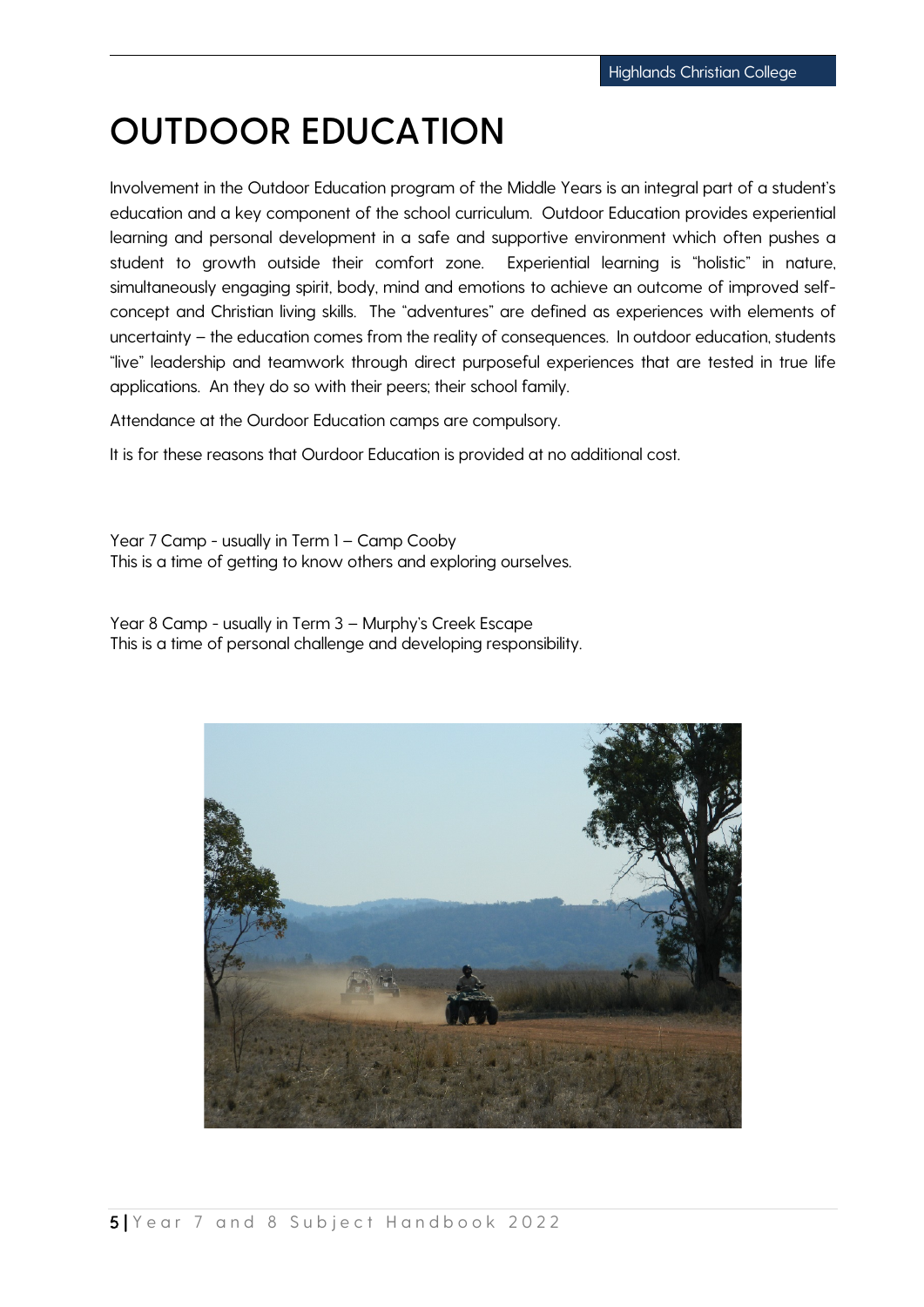### <span id="page-6-0"></span>**CHRISTIAN STUDIES**

#### **OVERVIEW**

As a Christian school it is our desire to teach our students the essentials of the Christian faith, and how it applies to life. The Christian Studies course is the primary strategy in achieving this goal. The Christian Studies program provides an overview of the Christian faith including biblical studies, theology, world religions, ethics, apologetics, philosophy, and Christian character.

### COURSE OUTLINE

#### Year 7

#### Year 8

- The Big Picture
- Jesus's Personality
- The Gospel
- Discipleship
- Heroes
- **Our Stories**
- Jesus' Parables
- Our Mission on Planet Earth
- Stewardship

#### ASSESSMENT

Criteria that are consistent with the objectives of the course of study are used to determine standards of student work. Students are assessed by a variety of techniques so that they have an opportunity to demonstrate their best. Judgments are made about a student's exit level of achievement, using the two criteria below:

- Knowledge and Understanding
- Reflection

Schools use a variety of assessment techniques, including multimodal presentations, extended written responses, and response to stimulus tasks.

#### PATHWAYS

Christian Studies provides students with holistic learning as it creates depth not just academically but also spiritually. The course develops the student's personal worldview as well as encouraging the higher order thinking skills with which to defend their beliefs and values.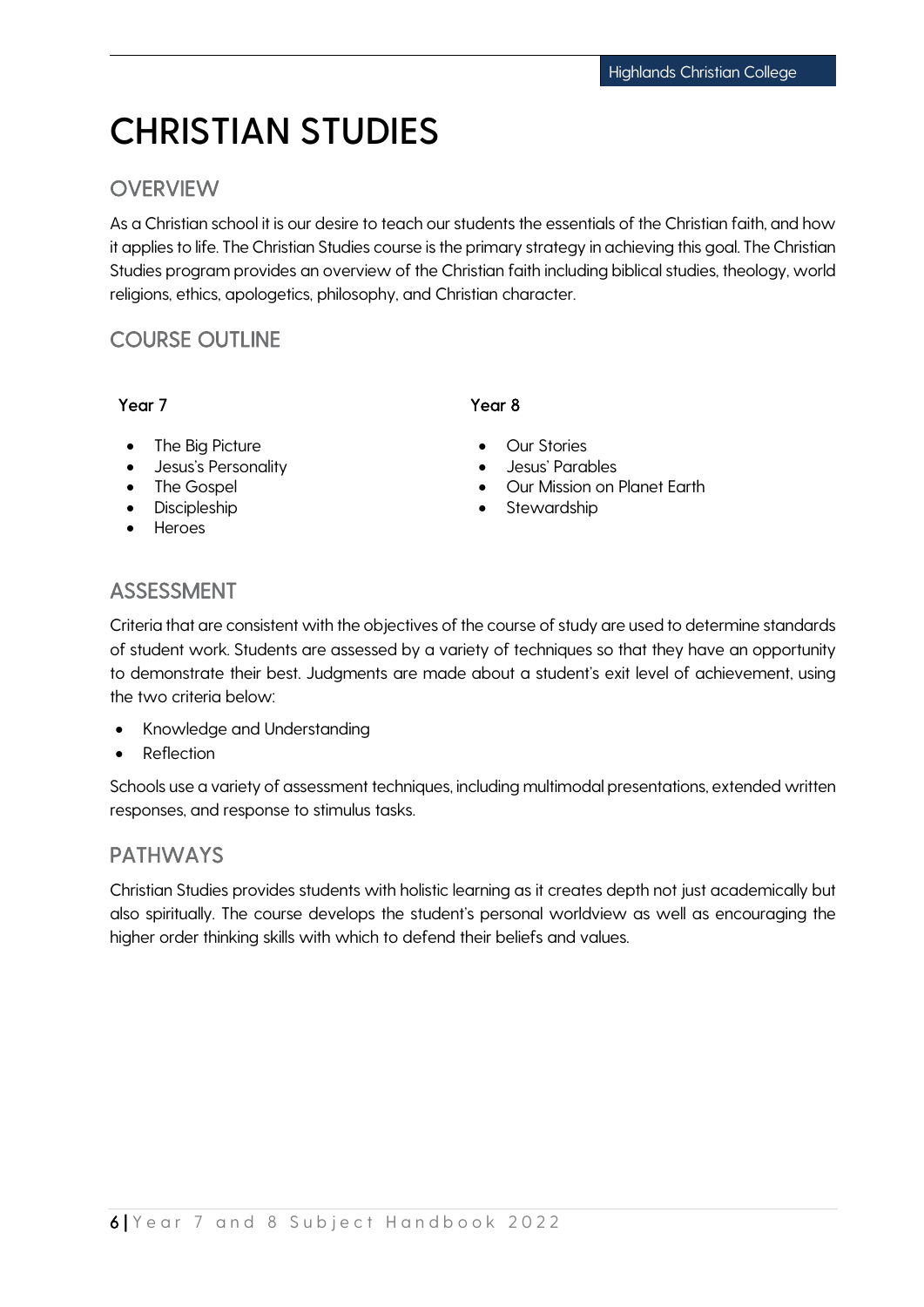### <span id="page-7-0"></span>**ENGLISH**

#### **OVERVIEW**

Language is a crucial part of thought, learning, knowledge and culture. It is language that enables people to communicate and share experiences. This ability to express thoughts and ideas, give instructions, question, or enjoy the beauty and subtlety of various forms of expressive communication enriches our lives and helps us to be capable and productive members of society.

Our English course seeks to develop students' abilities to:

- read and listen with discernment for enjoyment and information.
- critically analyse the literary and artistic merit and worth of various texts.
- learn from and emulate worthwhile features of various forms of communication.
- write and speak skilfully for various purposes.
- apply the wisdom and standards of a Biblical Christian Worldview to their thoughts and communication.
- appreciate our cultural heritage through literature.

#### COURSE OUTLINE

The English program is built around three interrelated strands of Language, Literature and Literacy. Together the strands focus on developing students' knowledge, understanding and skills in listening, reading, viewing, speaking, writing and creating. Students engage with a variety of text types including media texts, film and digital texts, fiction, non-fiction, poetry, dramatic performances and multimodal texts.

The course covers three main dimensions:

- Understanding how text types, audiences, selection and organisation of subject matter work together to create meaning.
- Understanding how the control of textual features such as grammar, cohesive devices including paragraphing, vocabulary, spelling and punctuation is important in making meaning.
- Creating and evaluating meaning by understanding that: values, attitudes and beliefs underpin texts; different perspectives are found in different texts; aesthetic features characterise texts.

These dimensions are addressed in ten contexts:

#### Year 7

#### Year 8

- Narrative Unit The Bridge to Terabithia
- Short Stories
- Book Review
- Poetry
- **Identity**
- Novel: I am David
- Australian Ballads
- Novel: Boy Overboard
- Vlogs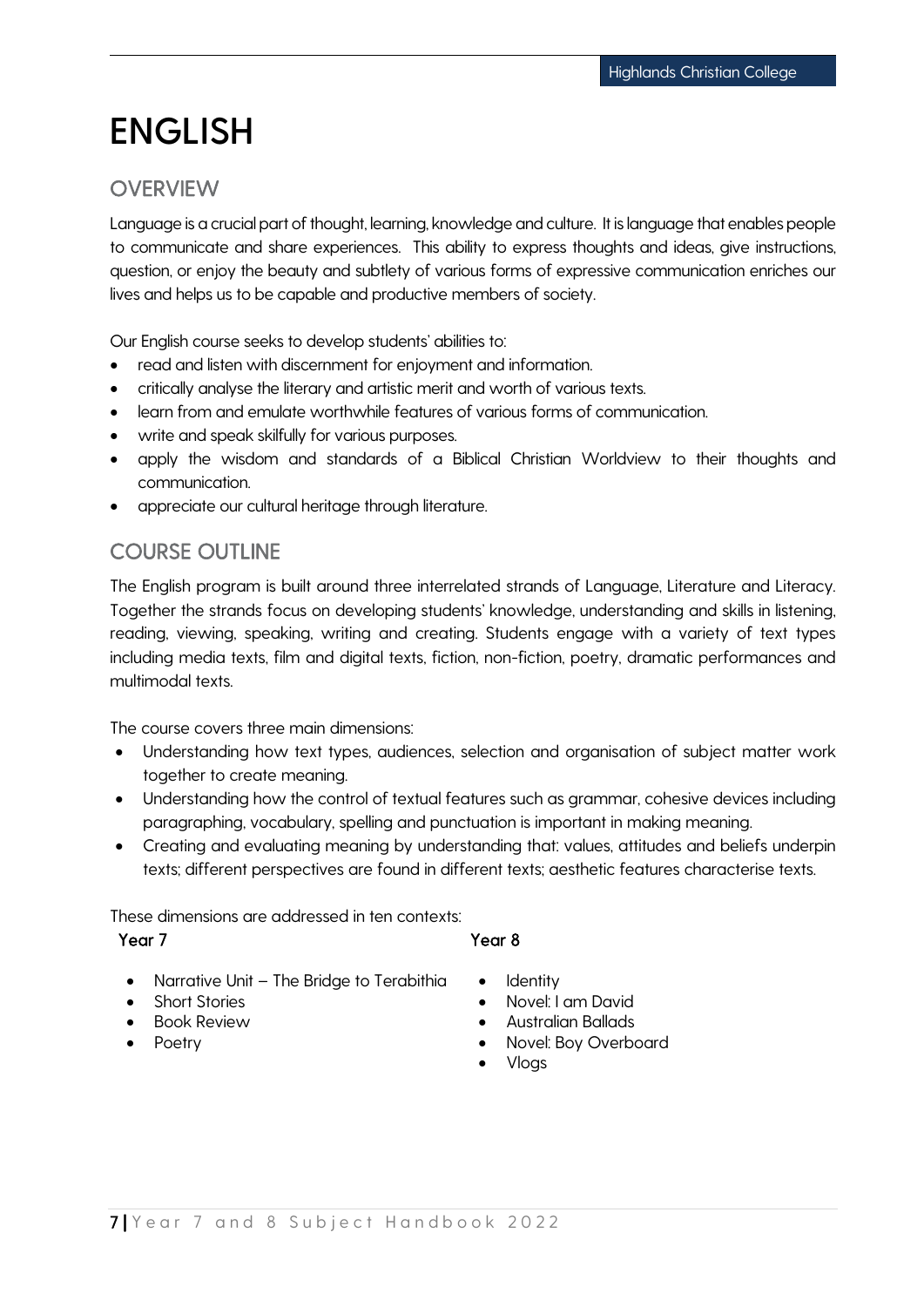#### ASSESSMENT

Students are assessed in two areas:

- Receptive Mode (listening, reading, and viewing texts)
- Productive Mode (speaking, writing, and creating)

These areas are assessed by means of supervised examinations, assignments and oral presentations.

#### PATHWAYS

A Sound Achievement in English is required for almost all university courses as effective communication underpins all human endeavour. Specialisation in English leads to such disparate careers as journalism, public relations and communication, political speech writing, publishing, teaching and creative writing.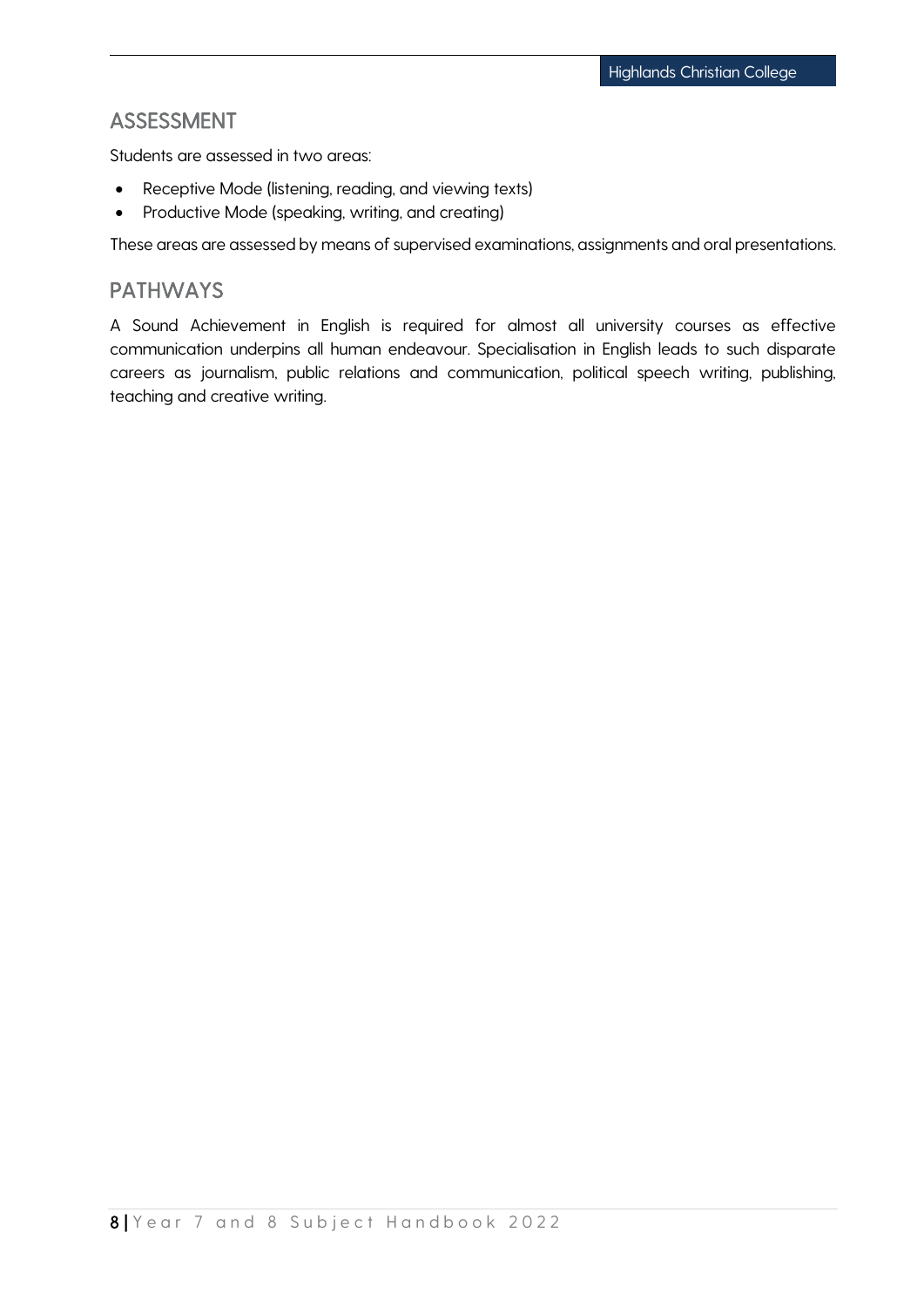### <span id="page-9-0"></span>**MATHEMATICS**

#### **OVERVIEW**

In acknowledging the richness of God's creation, we accept that Mathematics brings order to the sometimes-random appearance of the world. Hence, one of the major reasons for studying Mathematics is to equip students with tools for dealing with a changing world. To achieve this, students study life-related situations aimed to help students become more informed citizens and participate in life-long learning.

#### COURSE OUTLINE

The Mathematics course covers three content strands: Number and Algebra, Measurement and Geometry and Statistics and Probability. Together, the three strands of the Mathematics curriculum provide students with understanding, knowledge and skills through which they can develop a view of the world.

The strands are addressed in contexts including:

#### Year 7

- Number and Place Value
- Fractions, Geometry and Percentages
- Algebra, Measurement and Probability
- Linear Equations and Data

#### Year 8

- Ratios, Discounts, Integers, Index Laws
- Fractions, Congruence and Transformations, Algebra
- Perimeter, Area, Linear Equations
- Cartesian Plane, Data and Probability

#### ASSESSMENT

Students are will be assessed in the following areas:

- Understanding and Fluency
- Problem Solving and Reasoning

These areas are assessed by means of supervised assessments, extended modelling and problemsolving tasks.

#### PATHWAYS

The common mathematical knowledge obtained through this course of study will assist most career paths including construction industry, nursing, hospitality and finance related fields.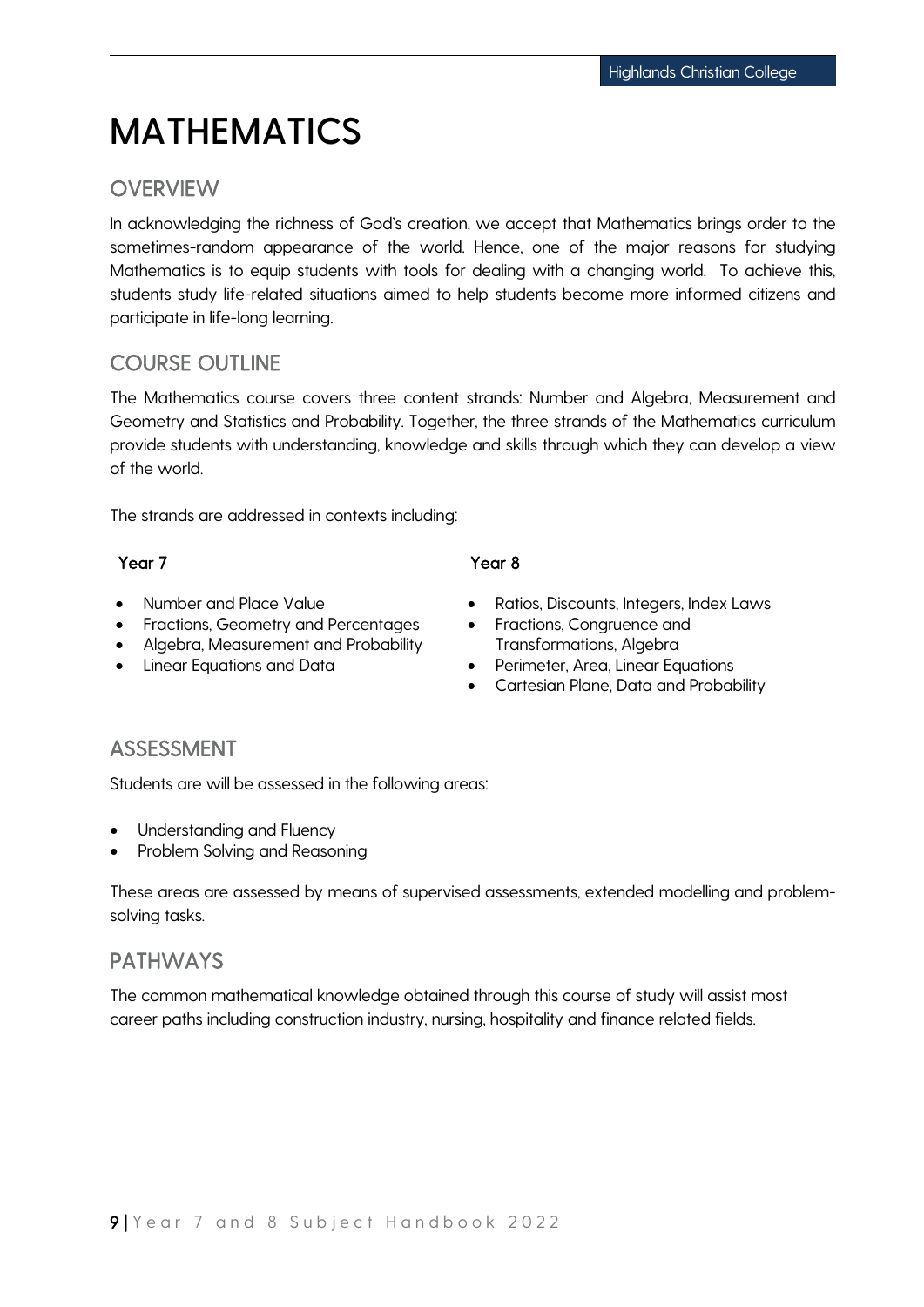### <span id="page-10-0"></span>**WELLBEING (Year 7)**

#### OVERVIEW

Wellbeing is a tailored Year Seven program which integrates skills for personal development in the areas of academic and personal life. It is all about learning who you are and how to be the best version of yourself. It runs for two lessons per week.

#### COURSE OUTLINE

The topics covered in wellbeing include study techniques, healthy friendships, mental health awareness, resilience and many other useful topics aimed specifically at Year 7 students. Students will have the opportunity to learn techniques and habits that they can adapt and use for the remainder of their schooling and beyond. Through drama, group work, presentations and other interactive learning techniques, students will have the opportunity to develop skills in how to be a healthy member of their communities.

#### Wellbeing Units

- Physical (exercise and nutrition)
- Mental (stress and resilience)
- Social (friendships)
- **Spiritual**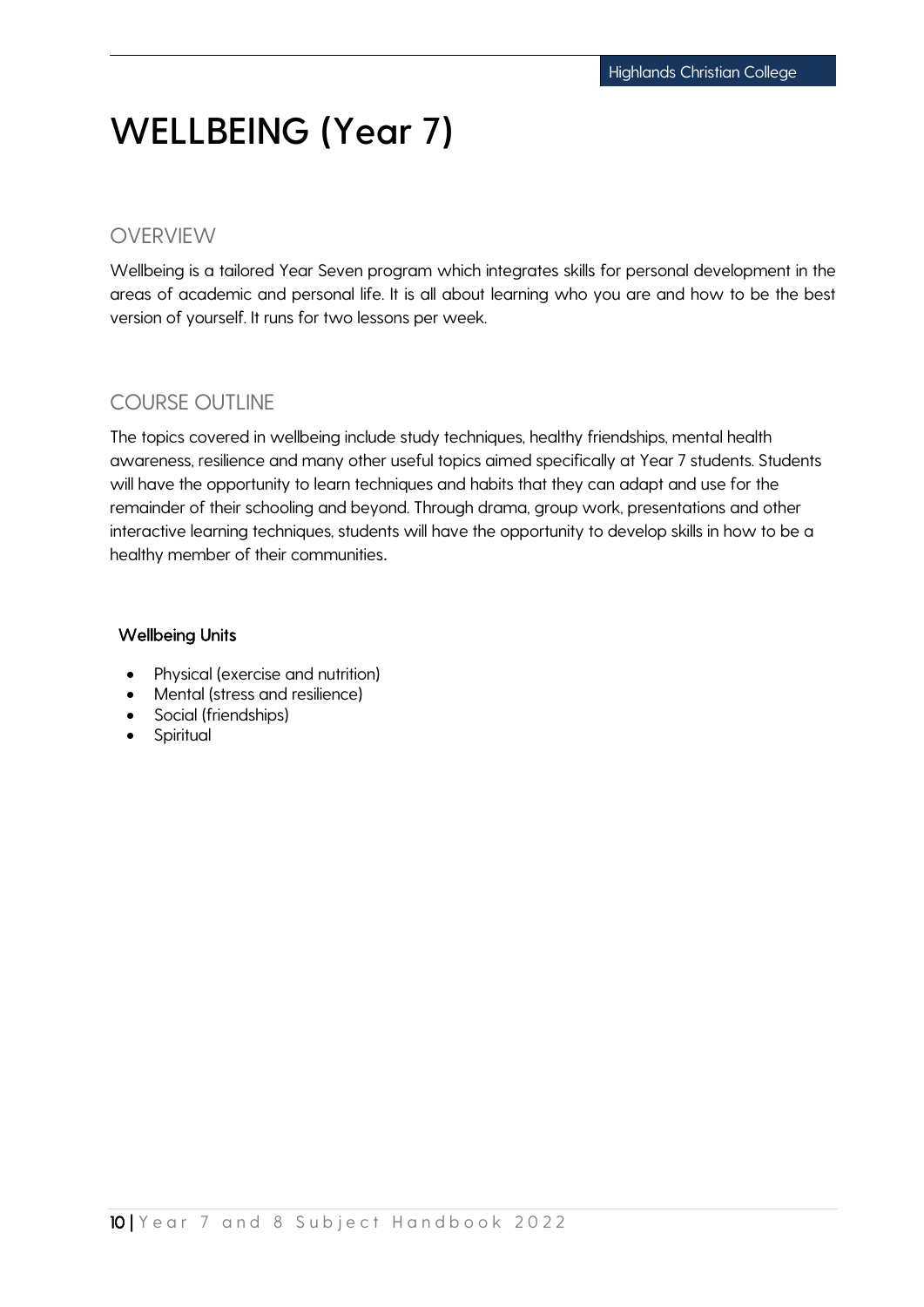### <span id="page-11-0"></span>**SCIENCE**

#### **OVERVIEW**

The study of Science provides students with an understanding of the way scientists approach the solution to problems which pertain to the living world, and the processes of science which lead to the discovery of new knowledge. It provides students with a deeper understanding and an enhanced aesthetic appreciation of God's living world. Participation in Science enables students to engage in creative scientific thinking and to apply their knowledge in practical applications. This will assist them to foresee consequences for the living world of their own and society's responses and hence enable them to make informed decisions which will contribute to the world around them.

God created the whole world for people to live in, look after, and enjoy. We believe that His creation can be scientifically observed. To this end, the College deliberately teaches students to consider information in the light of the Word of God.

As people learn to understand every created thing, they will become better caretakers and stewards of the earth and its resources. Exploring God's patterns and designs can lead to us praising Him for them.

#### COURSE OUTLINE

The Science course covers three interrelated strands: Science Understanding, Science as a Human Endeavour and Science Inquiry Skills. Together, the three strands of the Science curriculum provide students with understanding, knowledge and skills through which they can develop a scientific view of the world. The strands are addressed in contexts including:

#### Year 7

- Ecosystems
- Earth in space
- Mixtures
- Waste in the Environment
- Earth's Resources
- Year 8
- 
- Cells, Microscopes and the Human Body
- **Matter**
- Periodic Table and Chemical Reactions
- Energy
- Geology and Plate Tectonics

#### ASSESSMENT

Students will be assessed in the areas of: Science Understanding (including Science as a Human Endeavour) and Science Inquiry skills.

These areas are assessed by means of supervised assessments, extended experimental investigations and extended response tasks.

#### PATHWAYS

Science is highly desirable for engineering and many applied science courses. It is also an advantage for tertiary courses such as computer science, mathematics, all health-related fields and all science courses.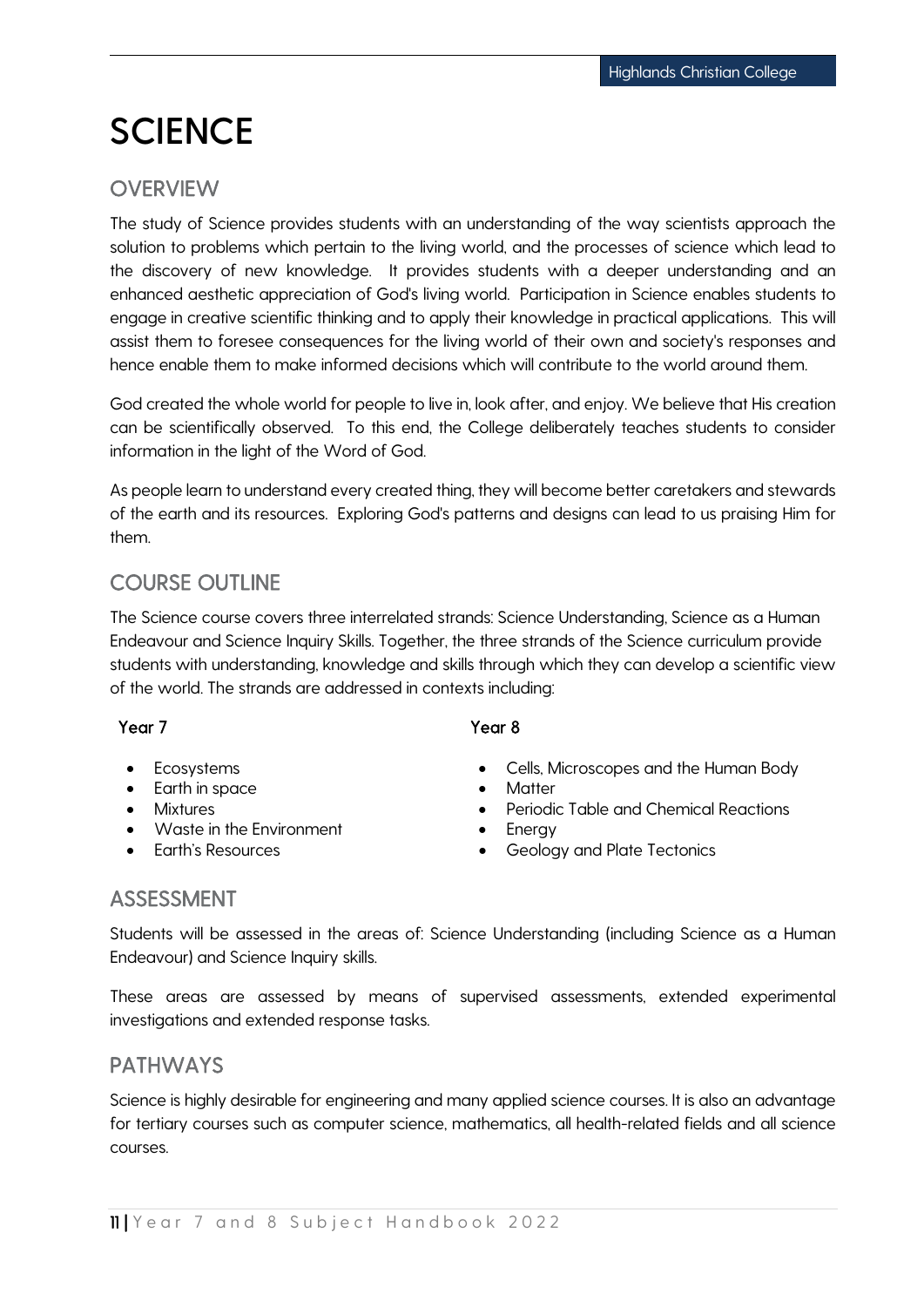### <span id="page-12-0"></span>**HUMANITIES & SOCIAL SCIENCE (HASS)**

#### **OVERVIEW**

A study of HASS will help young people to understand life and society by examining and analysing in the light of Biblical principles, the events, causes, and effects of the past. Through this understanding, we hope that our students will gain wisdom for their own contributions to life and society.

The curriculum provides a study of history from the time of the earliest human communities to the end of the Middle Ages. The curriculum also examines Geographical issues. By studying these units of work, students will develop a sense of wonder, curiosity and respect for places, people, cultures and environments throughout the world.

#### COURSE OUTLINE

#### Year 7

- Ancient Egypt
- **Ancient China**
- Liveability
- Australia's Democracy

#### Year 8

- Medieval Period
- Shogunate Japan
- Landforms and Landscapes
- **Urbanisation**

#### ASSESSMENT

Students are assessed in two areas:

- Historical/Geographical Knowledge and Understanding
- Historical/Geographical Skills

These areas are assessed by means of creative tasks, supervised exams, extended responses, class activities and research assignments.

#### PATHWAYS

Students have found positions for themselves in education, publishing, entertainment, tourism, writing, libraries, archives, museums, information technology, planning, journalism, and many other areas.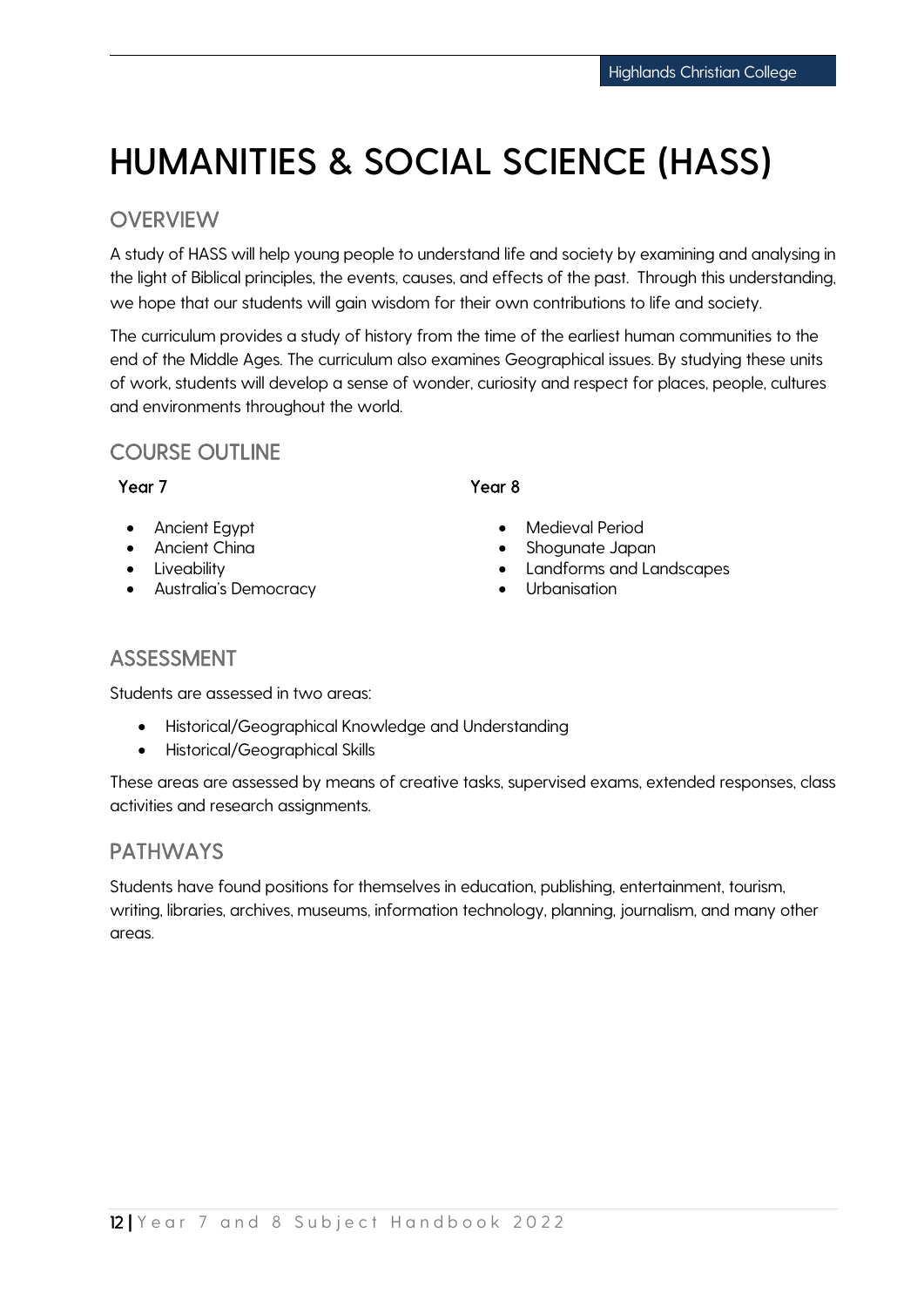### <span id="page-13-0"></span>**JAPANESE**

#### **OVERVIEW**

Learning an additional language not only develops communicative competence and intercultural understanding but also develops skills which have broad educational applications. These skills increase cognitive flexibility and the interpersonal ability to respond positively to difference. They also have a positive and significant effect on the student's first language, particularly in the areas of reading, vocabulary, grammar and communication skills. During Years 7 and 8, students will explore aspects of both the Japanese language and culture through games and interactive activities within the classroom.

#### COURSE OUTLINE

#### Year 7

- Family
- School Life
- Japanese Celebrations and Events
- Travel to Japan (Knowledge of Japan]

#### Year 8

- Japanese TV
- Japanese Animation (can do for each animation)
- Self-introduction and family
- Anime Self Introduction and Hiragana

#### ASSESSMENT

Students are assessed in four macro-skills:

- Listening
- Speaking
- Writing
- Reading

These skills are assessed by means of creative tasks, supervised exams, class activities and short research assignments.

#### PATHWAYS

Multilingualism increases career and employment opportunities and improves access to systems of digital communication, which are increasingly a core component of students' lives in and out of school. Studying an additional language opens opportunities in most businesses, as well as Tourism, Politics, Journalism, Law, Medical profession, Defence Forces, Technology, Education and Government.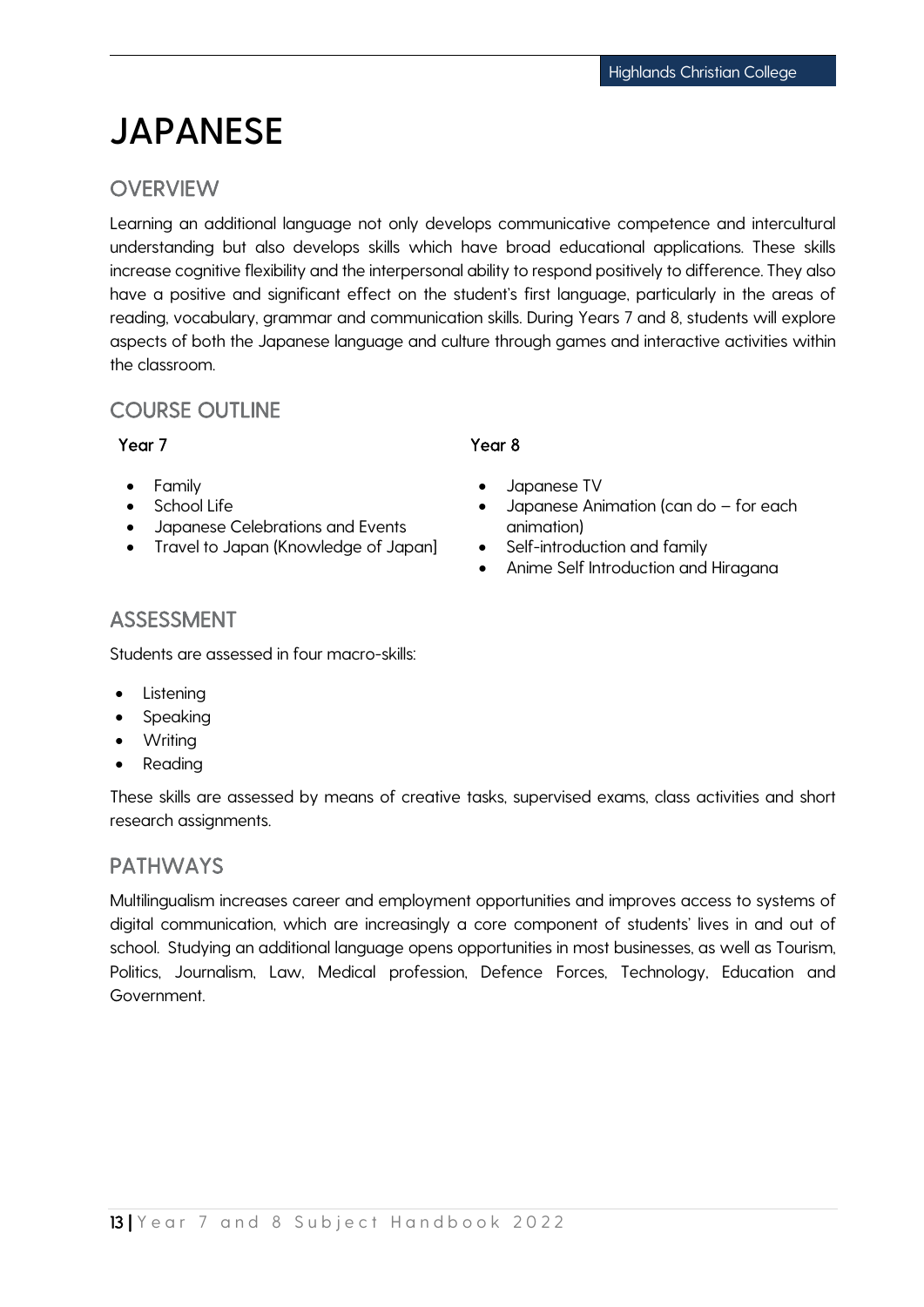# <span id="page-14-0"></span>**PHYSICAL EDUCATION (Year 7)**

#### **OVERVIEW**

Physical Education is a mandatory subject for all students in Years 7 to 10. The main objective is to provide students with fitness related activity. This subject develops relevant knowledge, understanding and skills which will: strengthen student's sense of self, promote individual & community health, and encourage satisfying relationships.

### COURSE OUTLINE

#### Practical

Students will participate in four physical activities throughout the year, with equal time and emphasis given to each activity. This will be combined with fitness tests completed once a term to track fitness progress throughout the year.

Students will undertake the following physical activities:

- **Basketball**
- **Athletics**
- Aussie Rules Football
- **Striking Games**

#### ASSESSMENT

There is no formal summative assessment in this subject, as it is an exploratory subject.

#### PATHWAYS

Students studying PE develop pathways into the following careers: education, nutrition, biomechanics, sports science, sports medicine, psychology, team and performance managing, training, coaching and many other areas.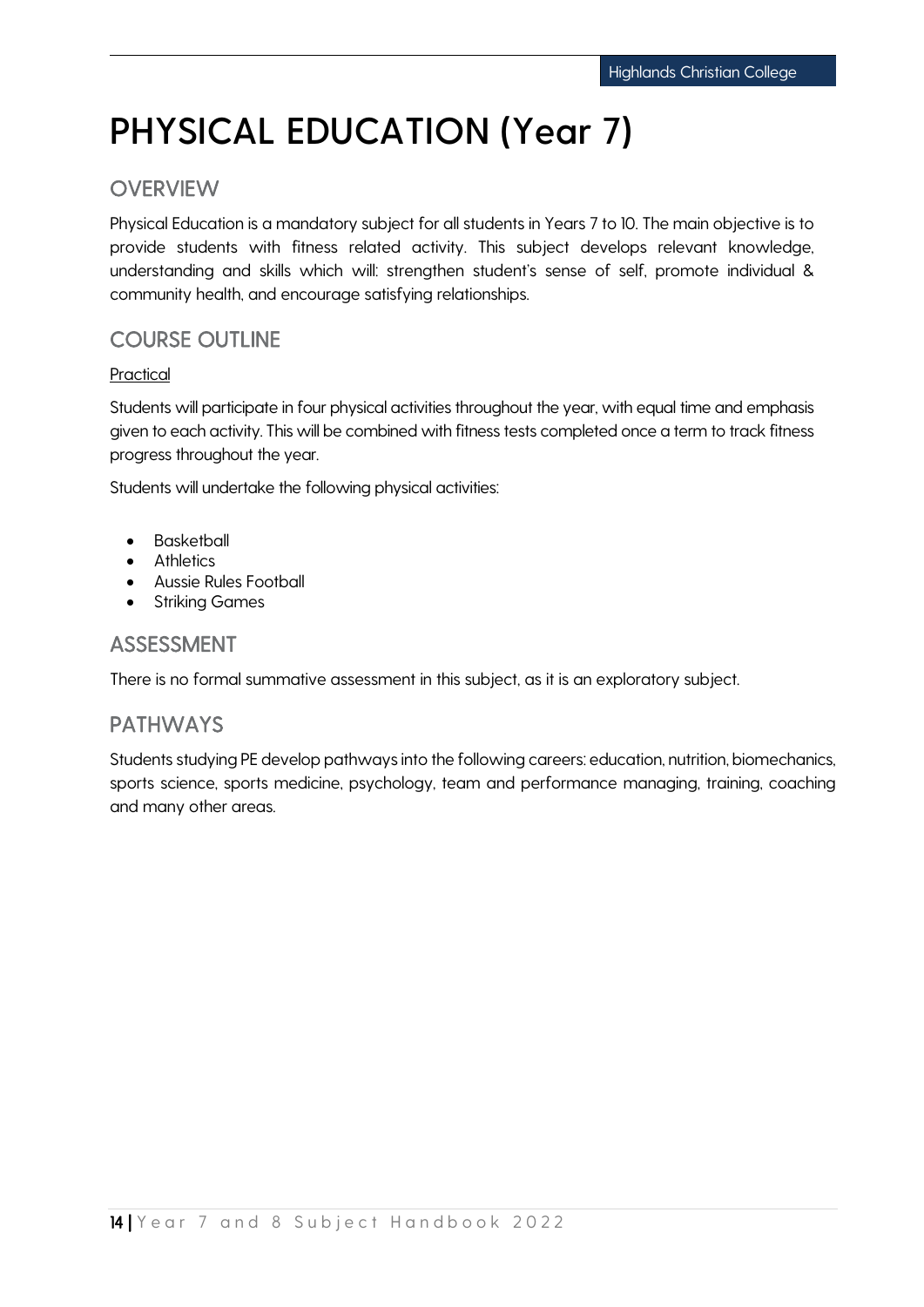# <span id="page-15-0"></span>**HEALTH & PHYSICAL EDUCATION (HPE) (Year 8)**

### **OVERVIEW**

Year Eight students continue to learn how to take positive action to enhance their own and others' health, safety and wellbeing, specifically in terms of community health issues. They do this as they examine the nature of their relationships and other factors that influence people's beliefs, attitudes, opportunities, decisions, behaviours and actions. Students demonstrate a range of help-seeking strategies that support them to access and evaluate health and physical activity information and services.

#### COURSE OUTLINE

- Communicable diseases
- Safety at School
- Obesity and exercise
- Smoking, Drugs and Alcohol

#### Theory **Practical**

- Volleyball
- **Aerobics**
- Futsal
- Striking Games

#### ASSESSMENT

Students will be assessed both in the practical and theoretical areas of the subject. Assessment types include written journal entries, project work, and observations of practical activities.

#### PATHWAYS

Students studying Health and Physical Education develop pathways into the following careers: education, nutrition, biomechanics, sports science, sports medicine, psychology, team and performance managing, training, coaching and many other areas.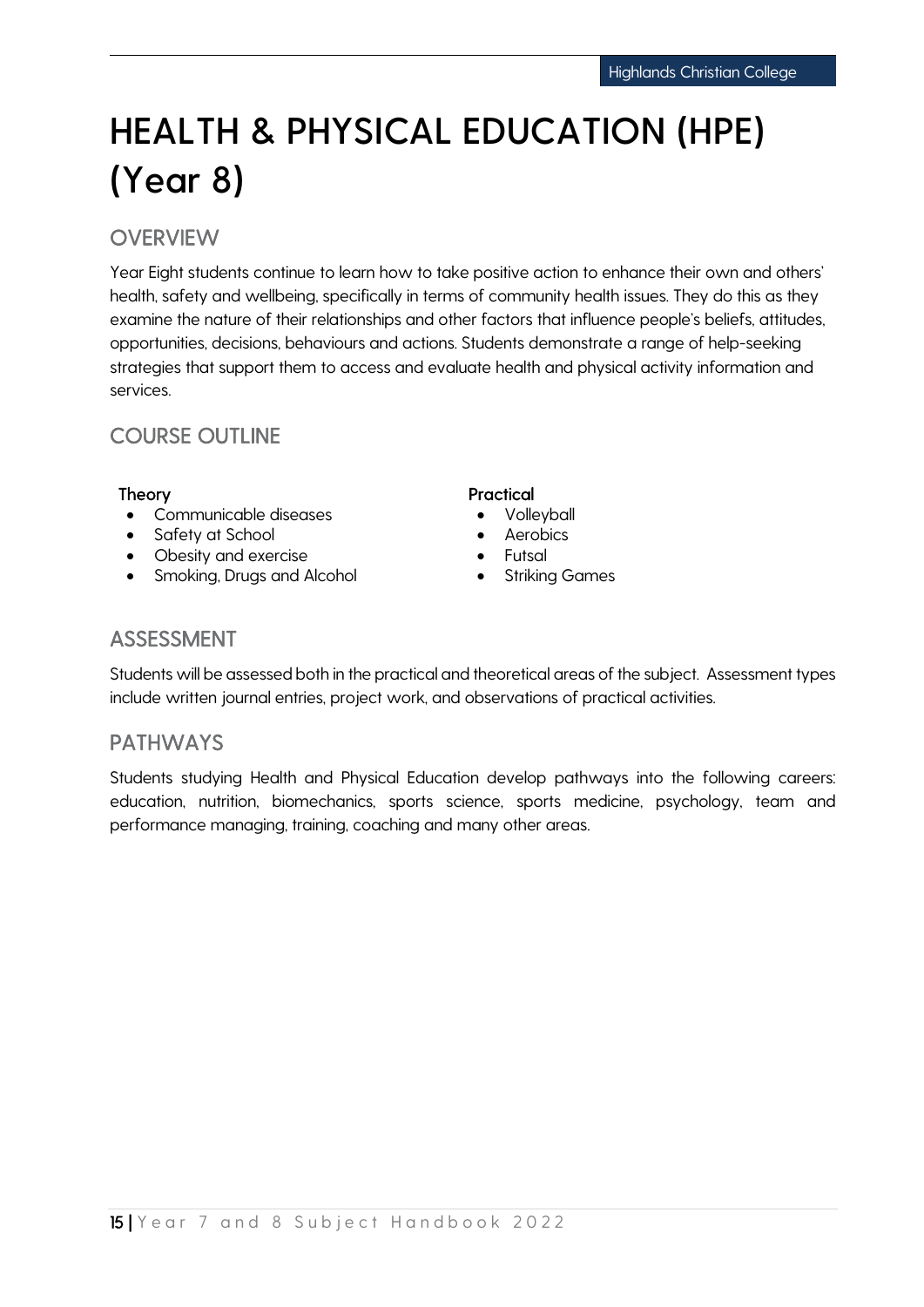### <span id="page-16-0"></span>**ART (Exploratory)**

#### **OVERVIEW**

Visual Art in Years 7 and 8 at Highlands is all about allowing students to see the world differently and to express who they are as individuals. Art allows students to develop their creativity, fine motor skills, communication and studio practice in the classroom. This subject also allows students to see that being creative is something that is in all of us and is an essential 2<sup>1st</sup> Century Skill. Art is an exploratory subject in Years 7 and 8, they are not assessed on works produced. Students spend one semester in each year studying art.

#### COURSE OUTLINE

The course covers themes such as:

#### Year 7

The topic covered in Year 7 Art is called 'Eat Your Art Out'. Students learn about different art movements and create art, with a focus on food, from these art movements. Students work in realistic, stylised and abstract ways creating a book that shows the timeline of art history using food as inspiration. Students then use all the knowledge that they have learnt and paint a shoe as a response to stimulus.

#### Year 8

The topics covered in Year 8 are 'Self Identity' and 'Studio Creatures'. In both of these topics students are allowed to create work using a variety of materials from drawing, painting, collage, mixed media and lino cutting. The units covered in Year 8 allow students to discover more about who they are and also about how everyone can create great art pieces by following the guidelines of good studio practice.

#### ASSESSMENT

Students are assessed on their skills in responding to artwork and making artwork.

In responding, students identify and analyse how other artists use visual conventions and viewpoints to communicate ideas and apply this knowledge in their art making. They explain how an artwork is displayed to enhance its meaning. They evaluate how they and others are influenced by artworks from different cultures, times and places.

In making, students plan their art making in response to exploration of techniques and processes used in their own and others' artworks. They demonstrate use of visual conventions, techniques and processes to communicate meaning in their artworks.

#### **PATHWAYS**

Art can lead to careers in teaching (Art is desirable in Primary Teaching). It also has strong links to Fashion, Advertising, Display and all forms of Visual Communication (including Film & Television). Art is also a good pathway to art gallery curation and event management. Art can also lead into a career as a professional artist.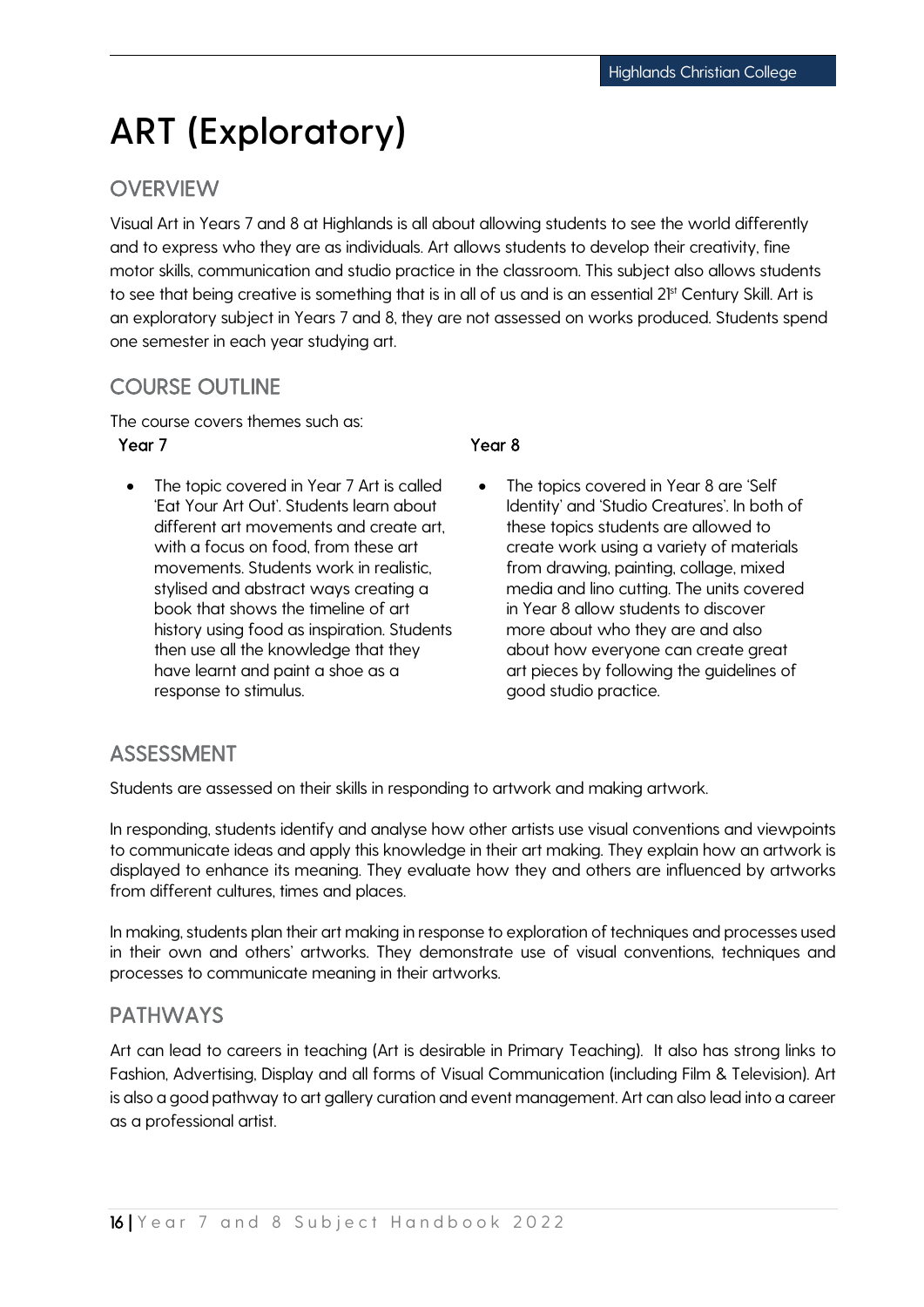# <span id="page-17-0"></span>**DESIGN AND TECHNOLOGY (Exploratory)**

### **OVERVIEW**

Students are encouraged to be active participants in invention and innovation by first looking at God and what he has created, and what He has already done in a grandeur scale. They are exposed to a range of intellectual challenges across the whole canvas of nature, while developing practical skills associated with hand and power tools, machinery and equipment.

This is a one-term exploratory subject.

#### COURSE OUTLINE

In this subject, students will receive training in the following areas:

- Workshop safe working practices
- Theory and practical experience relating to tools and machinery
- Implementation of the design process
- Skill development in workshop tools, equipment and procedures
- Design and problem solving using sketching and experimentation

#### ASSESSMENT

There is at least one formal summative assessment in this subject per semester of study. Students are assessed on their knowledge and understanding and process and productive skills.

In demonstrating knowledge and understanding, students explain factors that influence the design of products to meet present and future needs. They explain the contribution of innovations and enterprise to society. Students explain how the features of technologies impact on designed solutions and influence design decisions.

In demonstrating process and productive skills, students create designed solutions based on an evaluation of needs or opportunities. They develop criteria for success and use these to judge the suitability of their ideas and designed solutions and processes. They create and adapt ideas, make considered decisions and communicate to different audiences using appropriate technical representation techniques. Students apply project management skills to document and use project plans to manage production processes. They independently and safely produce effective designed solutions for the intended purpose.

Assessment may include written journal entries, practical class work, and observations of a created piece.

#### PATHWAYS

Design and Technology students have the opportunity to develop higher level thinking and problem solving skills which will provide employable skills in this new century. Students most likely will have two subjects to choose between in Year 11 & 12 – Design and Industrial Technology Skills which will provide career opportunities when it is followed through to Year 11 and Year 12.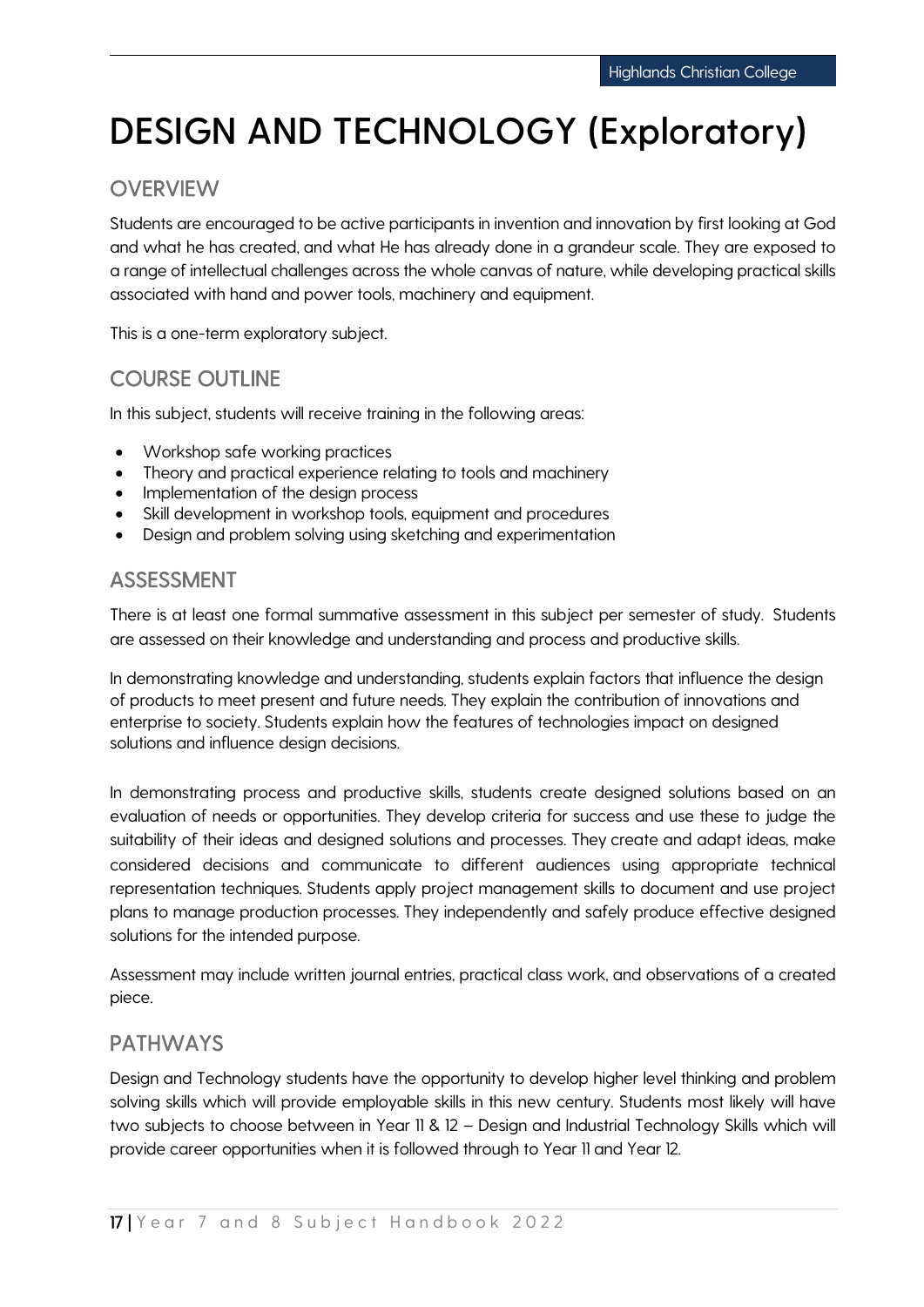### <span id="page-18-0"></span>**DIGITAL TECHNOLOGIES (Exploratory)**

#### **OVERVIEW**

Learning in Digital Technologies focuses on further developing understanding and skills in computational thinking such as decomposing problems and prototyping; and engaging students with a wider range of information systems as they broaden their experiences and involvement in national, regional and global activities.

This is a one-term exploratory subject.

#### COURSE OUTLINE

- Digital projects to create interactive information
- Design and implement digital solutions
- Data analysis and evaluation
- Basic Coding

#### ASSESSMENT

There is at least one formal summative assessment in this subject per semester of study. Students are assessed on their knowledge and understanding and process and productive skills.

In demonstrating knowledge and understanding, students distinguish between different types of networks and defined purposes. They explain how text, image and audio data can be represented, secured and presented in digital systems.

In demonstrating process and productive skills, students plan and manage digital projects to create interactive information. They define and decompose problems in terms of functional requirements and constraints. Students design user experiences and algorithms incorporating branching and iterations, and test, modify and implement digital solutions. They evaluate information systems and their solutions in terms of meeting needs, innovation and sustainability. They analyse and evaluate data from a range of sources to model and create solutions. They use appropriate protocols when communicating and collaborating online.

Assessment may include written journal entries, practical class work, and observations of a created piece.

#### PATHWAYS

This subject prepares students for further studies in senior subjects such as Digital Solutions (General) and Information and Communication Technology (Applied), as well as providing real world experience in a variety of commonly used pieces of software and programming languages.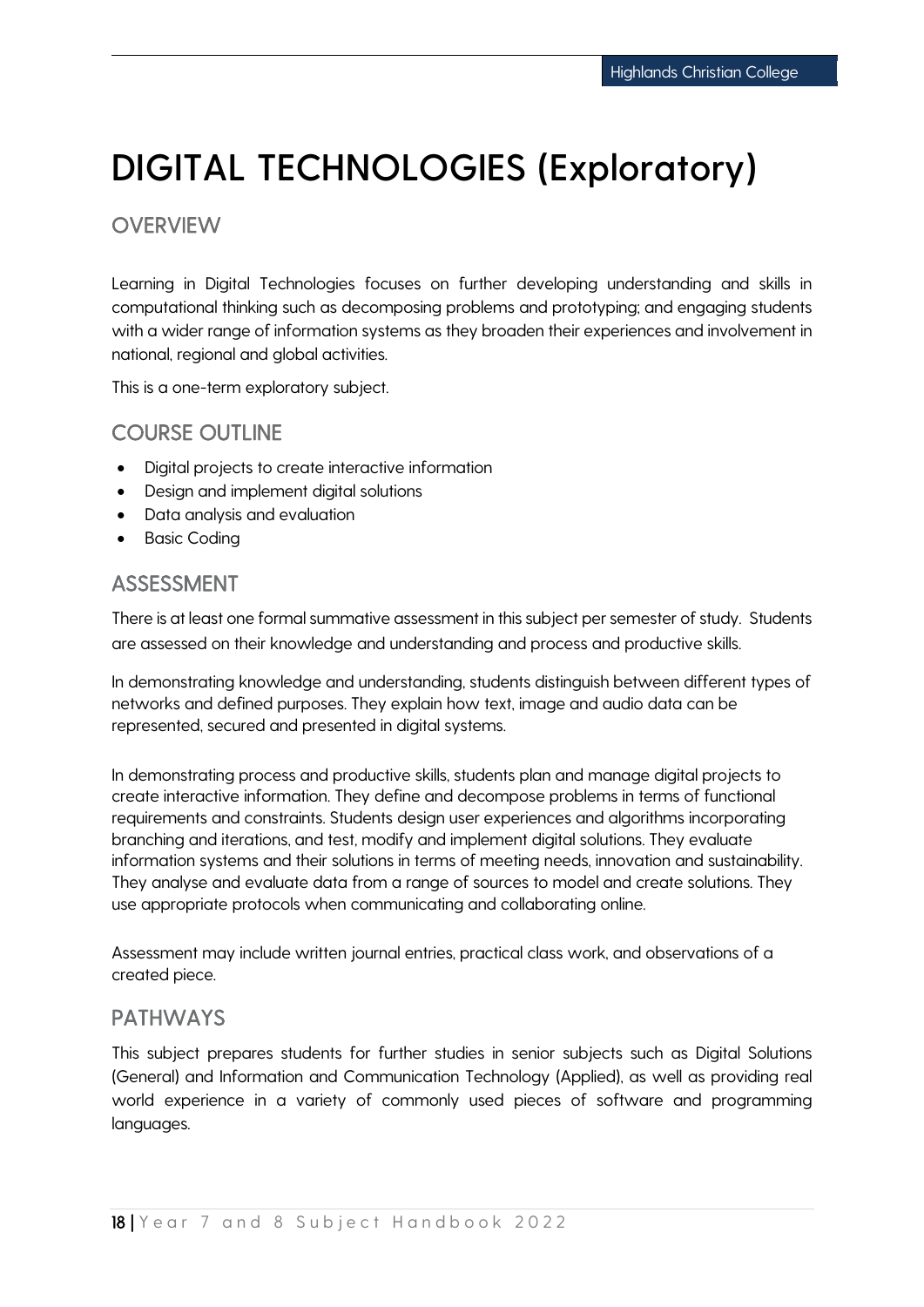### <span id="page-19-0"></span>**FOOD TECHNOLOGY (Exploratory)**

#### **OVERVIEW**

The main emphasis of this one-semester introductory course is on basic life skill development in the areas of food preparation, basic cooking skills and nutrition as well as food safety and hygiene with a focus towards independent living. Students will learn to problem solve, time manage, be patient, listen, read and follow instructions.

In the interests of Workplace Health and Safety as well as kitchen hygiene, students studying Food Technology at any year level are expected to wear a full (bib style) apron and cap which can be purchased at very reasonable prices from the College Uniform shop. Black leather shoes which completely cover the foot (as per school uniform requirements) are mandatory for practical work in the kitchen.

#### COURSE OUTLINE

- Food and Kitchen Safety
- Nutrition
- Basic Cooking skills
- Food Preparation

#### ASSESSMENT

There is at least one formal summative assessment in this subject per semester of study. Students are assessed on their knowledge and understanding and process and productive skills.

In demonstrating knowledge and understanding, students explain factors that influence the design of products to meet present and future needs. They explain the contribution of innovations and enterprise to society. Students explain how the features of technologies impact on designed solutions and influence design decisions.

In demonstrating process and productive skills, students create designed solutions based on an evaluation of needs or opportunities. They develop criteria for success and use these to judge the suitability of their ideas and designed solutions and processes. They create and adapt ideas, make considered decisions and communicate to different audiences using appropriate technical representation techniques. Students apply project management skills to document and use project plans to manage production processes. They independently and safely produce effective designed solutions for the intended purpose.

Assessment may include written journal entries, practical class work, and observations of a created piece.

#### PATHWAYS

The common knowledge obtained through this course of study will assist most career paths including the hospitality industry, tourism and hotel management.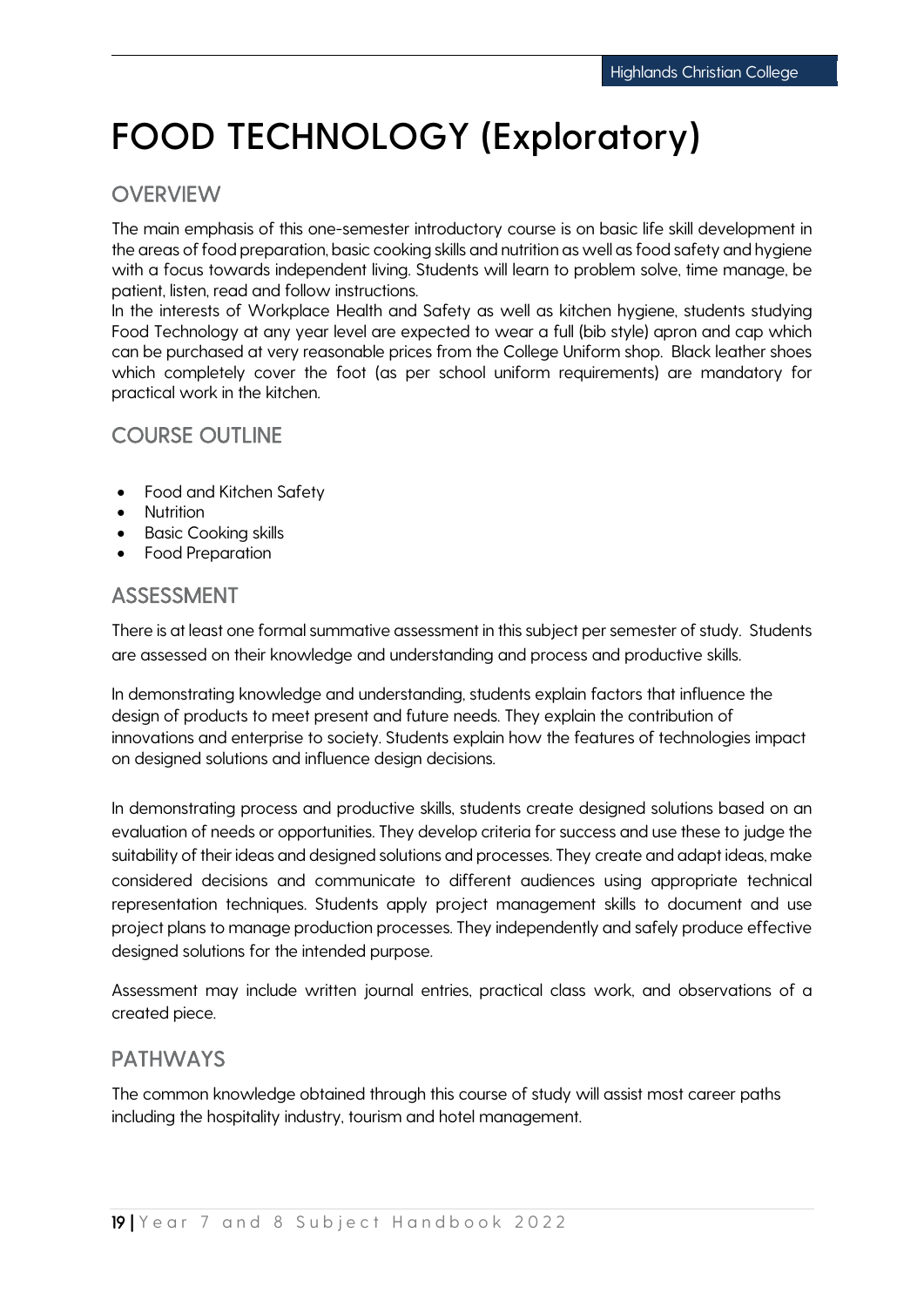### **MASTERCLASS**

#### **OVERVIEW**

Masterclass is a tailored Year Eight program which integrates skills for personal development in the areas of academic and personal life, with the aim of using these skills to work on passion projects. Masterclass runs for two lessons per week.

The Hack units allow students to explore 'school hacks', which help with immediate assignments, as well as developing skills to support lifelong learning. Some topics covered in Hack include timemanagement, research techniques, referencing and subject-specific support for core subjects.

The Genius units aim to explore the inherent gifts and talents of students by promoting creativity, critical-thinking skills, and entrepreneurship. In these sessions, students use Hack strategies to work through a passion project of their choice, with the aims of learning something new and devoting time to working on something that they enjoy.

#### COURSE OUTLINE

- Organising Study Spaces and Places
- Research Techniques
- Scaffolding Assignments
- Prioritisation Strategies

#### Hack Units Genius Units

- Introduction to Genius Hour
- Presentation Skills
- Blessed to be a blessing
- Passion Projects

#### ASSESSMENT

There are elements of formative assessment to gauge student learning throughout the semester. These include practical in-class work, self-reflection, and critique of audio-visual stimulus.

#### PATHWAYS

This subject is designed to equip the students with the essential skills to be an effective learner in the 21<sup>st</sup> century. By developing research skills, critical-thinking skills and creativity, students will find academic success as they head into the senior school.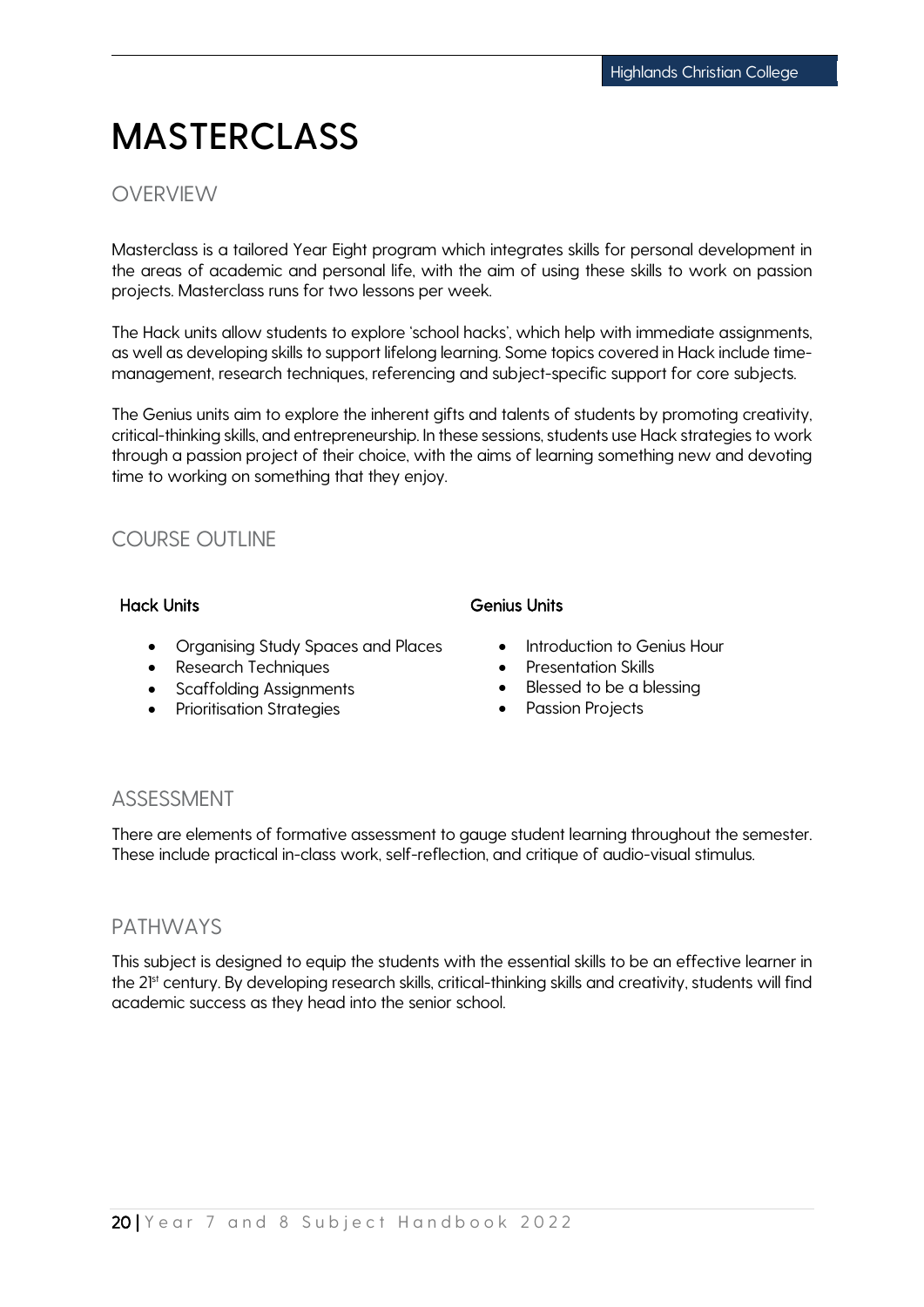### <span id="page-21-0"></span>**MUSIC (Exploratory)**

#### **OVERVIEW**

The study of music includes playing, singing, composing, reading, listening to and appreciating a wide range of styles of music. Music participation enhances problem solving, teamwork, selfexpression, coordination, memory skills, self-confidence and esteem. As one of the Creative Arts, music also releases the creativity within each of us as part of worship to God in "spirit and truth".

#### COURSE OUTLINE

#### Year 7 Year 8

Music students will gain knowledge and understanding of the elements of music through practical application and music theory, completing two units. In the first unit, students explore rhythm through a variety of rock and percussion instruments using Musical Futures principles. The second unit focuses on exploring the voice, whilst continuing to build ensemble instrumental skills. Students will have opportunities to increase their skills on a chosen instrument and develop confidence to perform to an audience of their peers.

Music students will be given an opportunity to learn a new instrument (guitar, drums, keyboard, and ukulele) or develop their instrument of choice. Students will learn the importance of teamwork, producing group performances. Students begin to study and understand the innerworkings of music, to aid them in both performance and compositional tasks.

#### ASSESSMENT

Students are assessed against the Australian Curriculum achievement standards in responding and making at least once a semester.

In responding, students identify and analyse how the elements of music are used in different styles and apply this knowledge in their performances and compositions. They evaluate musical choices they and others from different cultures, times and places make to communicate meaning as performers and composers.

In making, students manipulate the elements of music and stylistic conventions to compose music. They interpret, rehearse and perform songs and instrumental pieces in unison and in parts, demonstrating technical and expressive skills. They use aural skills, music terminology and symbols to recognise, memorise and notate features, such as melodic patterns in music they perform and compose

#### PATHWAYS

Year 7 and 8 Music provides opportunities for students to recognise instrumental/vocal talents they possess that can be further developed through individual instrumental/vocal lessons. Students will also be able to further their skills in performance and composition through the Year 9 Music programme.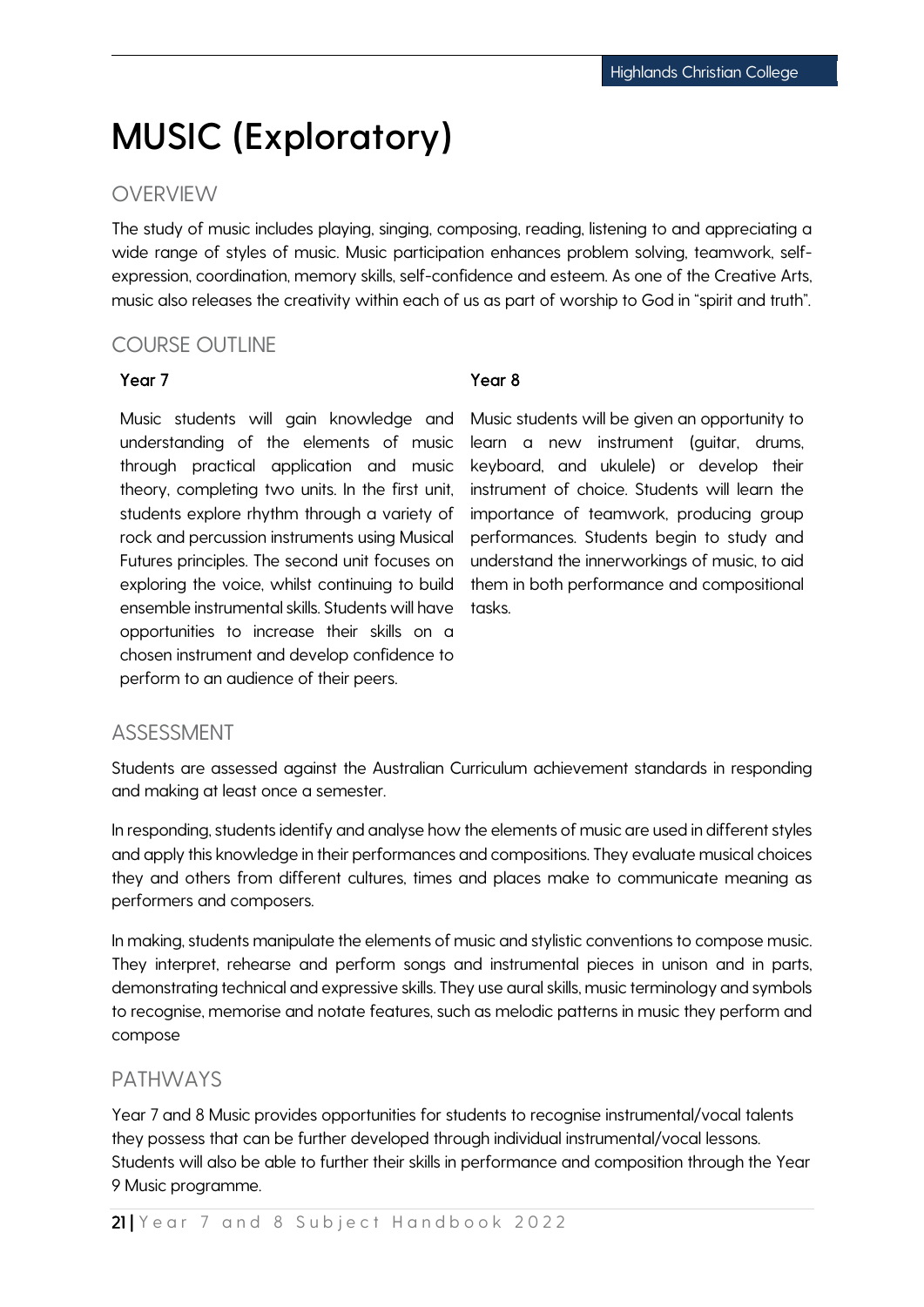### <span id="page-22-0"></span>**DRAMA (Exploratory)**

#### **OVERVIEW**

The Drama program has been designed to give students an opportunity to begin an exploration into the world of drama and the creation of dramatic meaning. This is achieved through the utilisation of drama theory lessons, individual/group engagement and participation in various dramatic activities.

#### COURSE OUTLINE

Drama covers:

- Introduction to Drama
- Characters, Scenes and Action

#### ASSESSMENT

Students are assessed against the Australian Curriculum achievement standards in responding and making at least once a semester.

In responding, students identify and analyse how the elements of drama are used, combined and manipulated in different styles. They apply this knowledge in drama they make and perform. They evaluate how they and others from different cultures, times and places communicate meaning and intent through drama.

In making, students collaborate to devise, interpret and perform drama. They manipulate the elements of drama, narrative and structure to control and communicate meaning. They apply different performance styles and conventions to convey status, relationships and intentions. They use performance skills and design elements to shape and focus theatrical effect for an audience

#### PATHWAYS

Year 8 Drama provides an essential tool for building confidence for further studies in many curriculum areas where oral presenting skills are needed. It is a stepping stone to Drama in the junior and senior school subjects that are available as ATAR subjects at Highlands.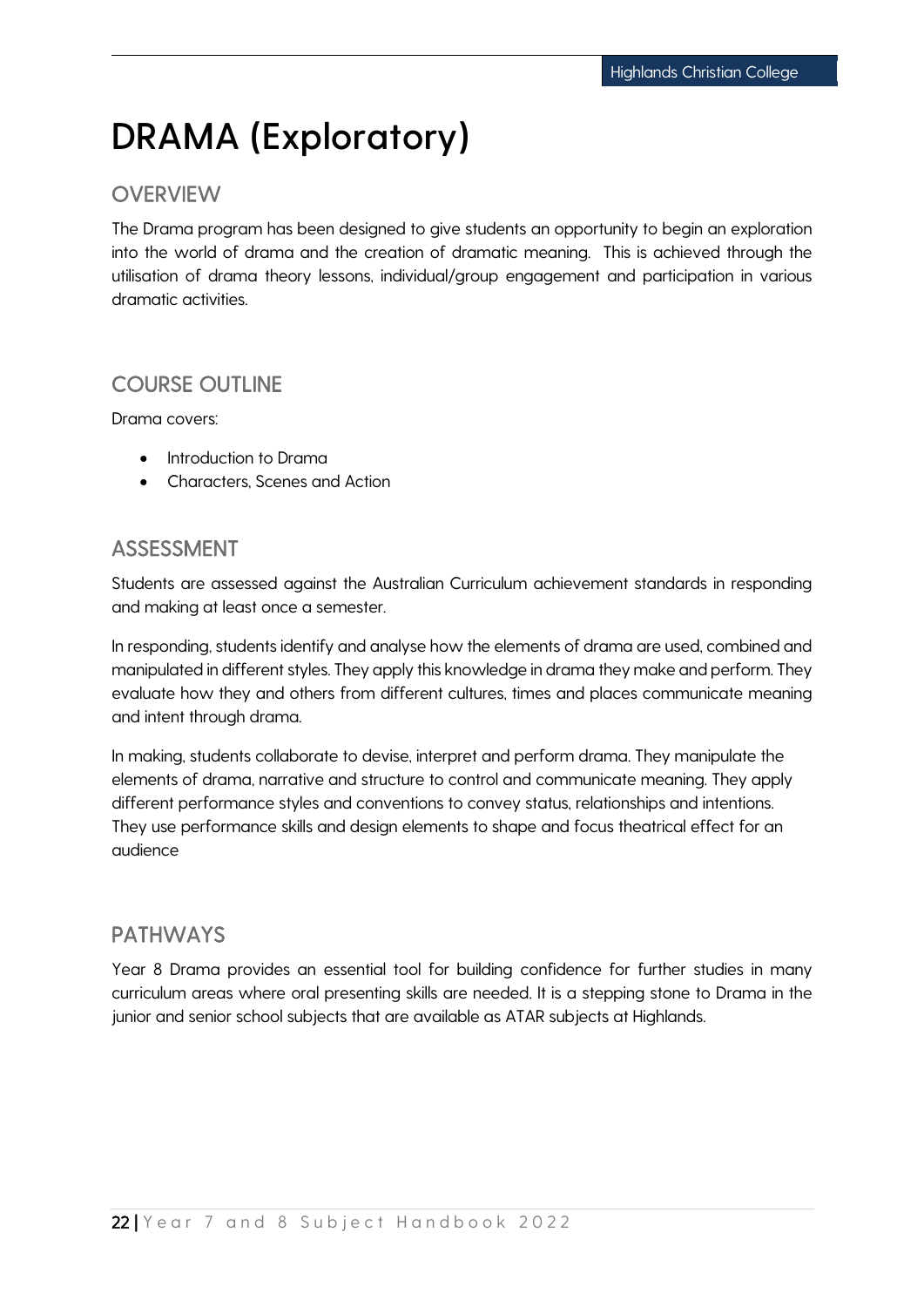# <span id="page-23-0"></span>**LEARNING ENRICHMENT**

#### **OVERVIEW**

As a Christian school community, we maintain that every child is a unique individual with Godgiven gifts and talents. Moreover, we acknowledge that children vary in their physical characteristics, their personality traits, their intellectual capacity and in their social skills. Our goal is to help children recognise and develop their God-given gifts, talents and abilities.

Within our school, the needs of certain children are not always met by the programs being offered in the regular classrooms. The Learning Enrichment teacher can then be called upon to form a team with the classroom teachers, the parents and the children to identify learning needs and how they can best be met either within the regular classroom, or the Learning Enrichment classroom. Our aim is to support students who have a specific learning difficulty or disability, either academically or developmentally. By nurturing a positive attitude, we endeavour to increase their motivation and self-esteem.

- The Learning Enrichment Department may plan modified or alternate programs for students with diagnosed learning disabilities.
- Students with specific identified learning difficulties may receive support in the required area.
- Students, who require assistance with academic and organisational skills, can work in a small group setting in the Learning Assistance classroom.
- Students are given the opportunity to receive individual support for assignments, homework and other course work.
- Students who are currently undertaking external courses or school-based traineeships may receive assistance and support for course work within the Learning Assistance Department.

#### ENTRY REQUIREMENTS

Entry to Learning Enrichment may be requested by teachers, students or parents. The Learning Enrichment teacher will assess the student's difficulties and recommend to the Head of Secondary School an appropriate plan of assistance. This plan may include: -

- Monitoring progress in mainstream classes
- Adjustment of subjects being studied
- Individualised or modified programs for some subjects
- Investigating the suitability of private tuition
- Referral for Specialist assessment.

No student who is having difficulty primarily because of failure to complete homework tasks or to apply personal self-discipline, will be accepted into the Learning Assistance Program.

What we endeavour to do in the Middle Years, is to provide a place where young adolescents can grow and develop in an appropriately protected, understanding environment. That does not mean that they will be immune to challenges and hard times. However, we recognise that relationships, responsibilities and reasonable risks are the healthy boundaries in which adolescents grow and develop. We choose to meet the students where they are and challenge them to continue their journey of discovery and development.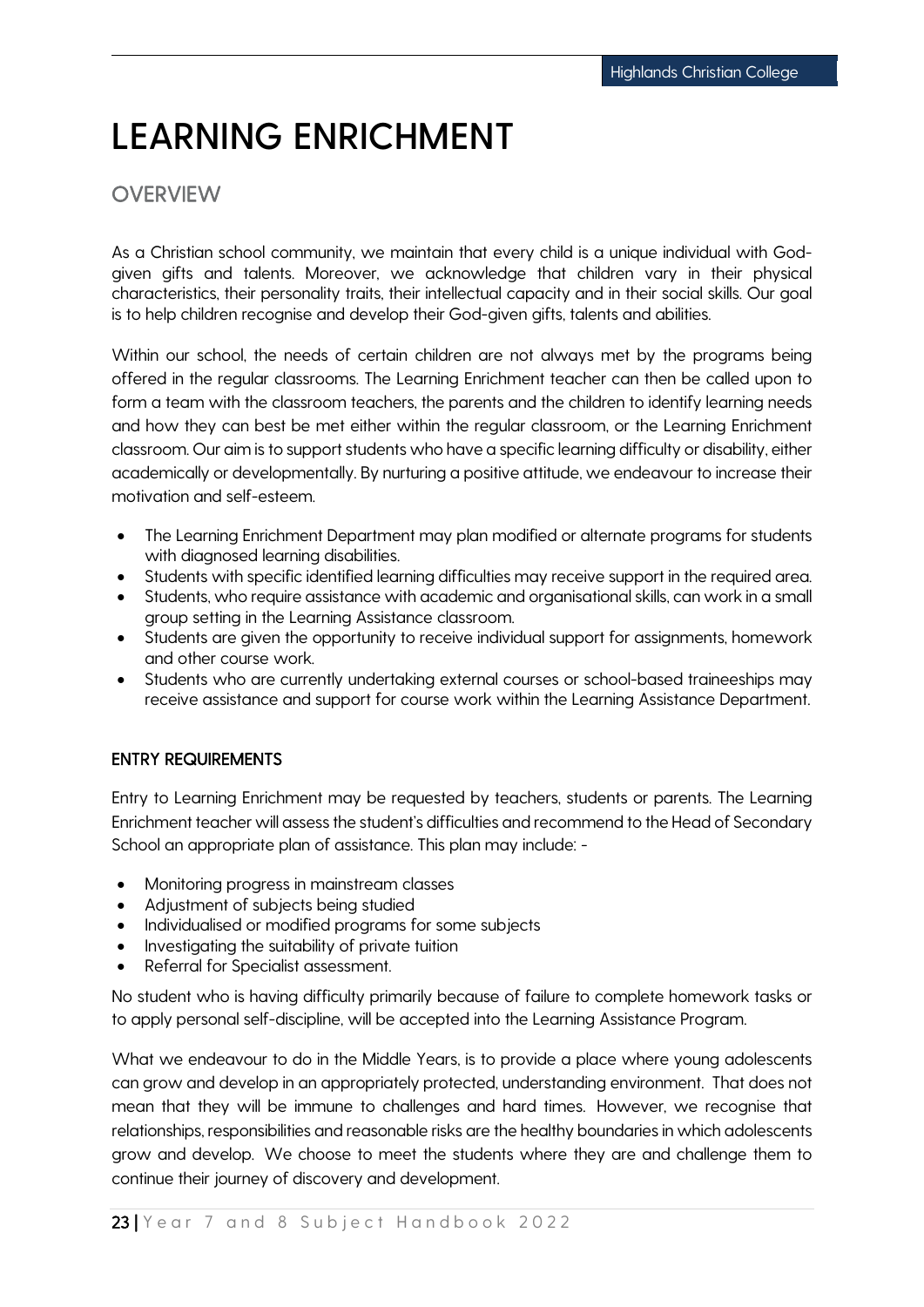### <span id="page-24-0"></span>2022 TERM DATES

### Term 1

24 January – 1 April 2022

### Term 2

19 April – 17 June 2022

### Term 3

11 July – 16 September 2022

### Term 4

4 October – 25 November 2022